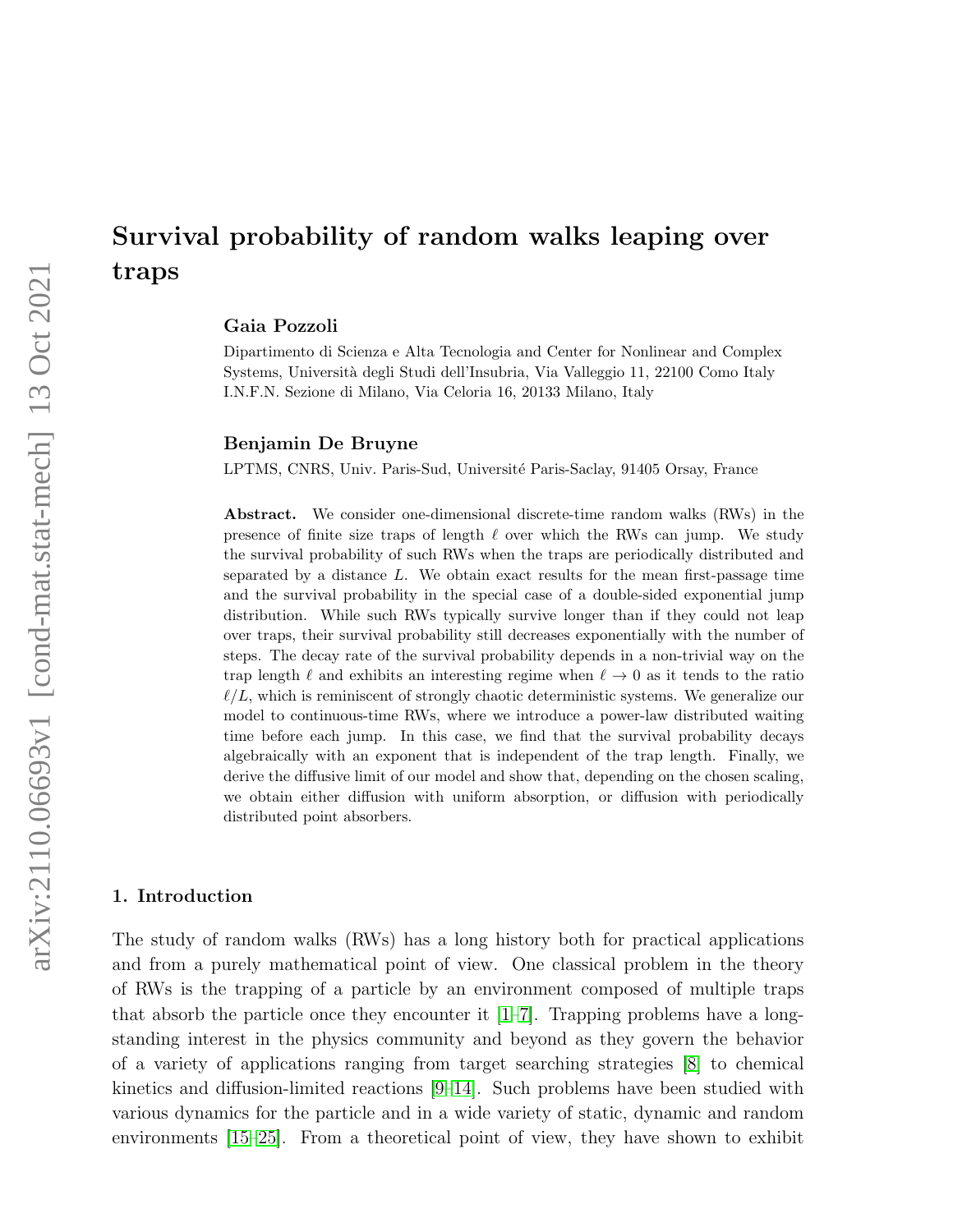quite a rich behavior with non-trivial features such as a slower-than-exponential decay of the survival probability in the case of randomly distributed traps [\[1–](#page-26-0)[6\]](#page-26-6).

In trapping problems, traps are generally represented by point absorbers, either on a lattice or in continuous space, and their spatial extent is usually neglected. This assumption eases the analytical treatment and sometimes permits for an exact solution of the survival probability to be found. However, such assumption might not hold for trapping processes where the spatial dimensions of the traps are relevant. One example where the spatial extent of the traps is particularly important is the search of "nonrevisitable" targets, which is of interest in several practical circumstances such as animal foraging [\[26–](#page-27-1)[30\]](#page-27-2) and time-sensitive rescue missions [\[31\]](#page-27-3). The spatial extent of the traps could also be important in other phenomena such as electron-hole recombination on a surface [\[32\]](#page-27-4), risk control and extreme value statistics [\[33,](#page-27-5) [34\]](#page-27-6) in mathematical finance [\[35–](#page-27-7)[38\]](#page-27-8), or diffusion-controlled reactions, where the survival probability turns out to be directly related to the time evolution of the concentration of the chemical species [\[39,](#page-27-9) [40\]](#page-27-10). In a different but related problem, the mean exit time of a diffusive particle from a bounded domain through a finite size opening is known to exhibit a non-trivial behavior, in particular in the narrow escape limit [\[41–](#page-27-11)[47\]](#page-27-12).

A natural question then arises: "How is the survival probability of a particle affected in the presence of traps with a finite size?". The main goal of this paper is to answer this question. We study a simple model where the environment is a one-dimensional line with periodically distributed traps of finite length  $\ell$  and separated by a distance  $L$  (see figure [1\)](#page-2-0). In this environment, the one-dimensional random walk  $x_n$  evolves according to the Markov rule

<span id="page-1-0"></span>
$$
x_n = x_{n-1} + \eta_n \,,\tag{1}
$$

starting from  $x_0$ , where  $\eta_n$ 's are i.i.d. random variables drawn from a distribution  $f(\eta)$ . The distinctive feature of this model is that the random walk explores the real line while leaping over traps, until it eventually jumps exactly into one of the traps (see figure [1\)](#page-2-0), which is in contrast with the usual absorbing and reflecting barriers.

In this paper, we obtain explicit results on the survival probability of the random walk leaping over finite size traps. For the case of a double-sided exponential jump distribution, we obtain the mean first-passage time [see equation [\(26\)](#page-7-0)] and show that the survival probability decreases exponentially with the number of steps with a decay rate that depends on the trap size in a non-trivial way [see equations [\(28\)](#page-8-0), [\(30\)](#page-8-1) and the discussion below]. In addition, we generalise our model to the case of continuoustime random walks (CTRWs) with power-law distributed waiting times at each step, for which we obtain an algebraic decay of the survival probability for long times [see equation [\(47\)](#page-13-0)]. Finally, we derive the diffusive limit of our model and show that, depending on the chosen scaling, we obtain either diffusion with uniform absorption, or diffusion with periodically distributed point absorbers [see equations [\(56\)](#page-15-0) and [\(75\)](#page-19-0)].

The paper is structured as follows. In Section [2,](#page-2-1) we introduce the discrete-time model, which is the starting point for all the subsequent sections. We write a recurrence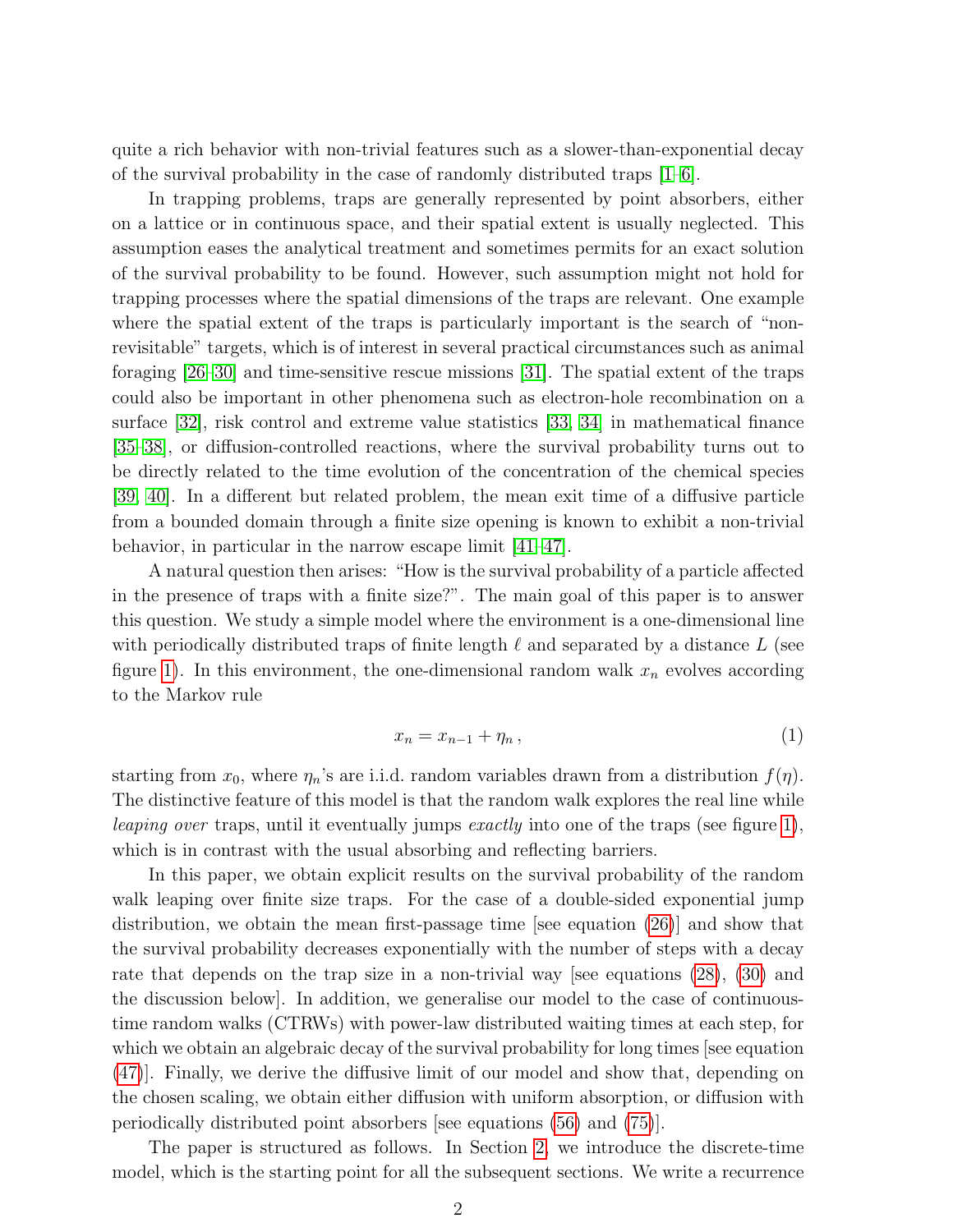

<span id="page-2-0"></span>Figure 1. Schematic representation of a trajectory (blue line) of a random walk leaping over periodically distributed traps of length  $\ell$  (light red stripes) and separated by a distance L. The blue trajectory started at  $x_0$  and survived during 7 steps, before landing *exactly* into one of the traps (red cross).

relation for the survival probability of general validity and then focus on the solution for an exactly solvable example, for which we obtain an exact expression for the mean first-passage time and the asymptotic decay of the survival probability. In Section [3,](#page-11-0) we generalise our model to CTRWs in the presence of fat-tailed waiting times between steps. In Section [4,](#page-14-0) we derive the continuum limit of the discrete-time model. Finally, we provide a summary and perspectives for further research. Some detailed calculations are presented in the Appendices.

### <span id="page-2-1"></span>2. Discrete-time random walk model

In this section, we derive a backward equation for the survival probability for the random walk [\(1\)](#page-1-0), with an arbitrary jump distribution  $f(\eta)$ . We solve this equation for a particular jump distribution, namely the double-sided exponential distribution, and obtain the mean first-passage time as well as the asymptotic behavior of the survival probability for a large number of steps.

### <span id="page-2-3"></span>2.1. Survival probability

Due to the periodicity of the environment in figure [1,](#page-2-0) it is equivalent to study a random walk on a circle of perimeter  $L + \ell$  equipped with a single trap of arc length  $\ell$  located on the arc  $[2\pi - \varphi, 2\pi]$  with the angular trap size (see figure [2\)](#page-3-0)

<span id="page-2-2"></span>
$$
\varphi := \frac{2\pi\ell}{L+\ell} \,. \tag{2}
$$

Denoting the angular position of the random walk  $\theta_n = 2\pi \mod (x_n/(L + \ell), 1)$ , the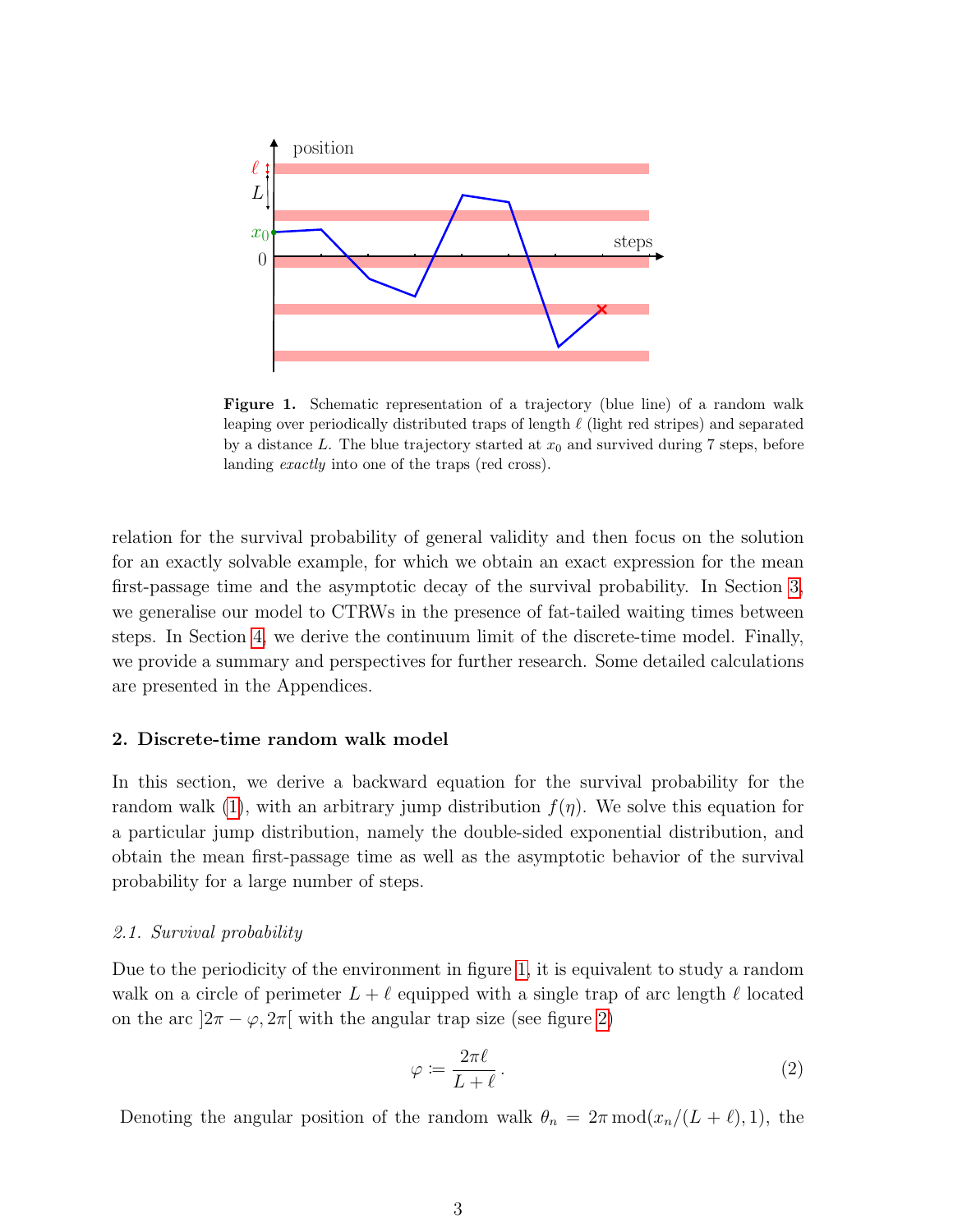

<span id="page-3-0"></span>Figure 2. The random walk leaping over periodically distributed traps in figure [1](#page-2-0) is equivalent to a random walk on a circle of perimeter  $L + \ell$  leaping over a single trap of arc length  $\ell$  located on the arc  $]2\pi - \varphi, 2\pi[$  with  $\varphi = \frac{2\pi \ell}{L+\ell}$  (red region). The initial position  $x_0$  of the random walk is mapped to the initial angular position  $\theta_0 = \text{mod}\left(\frac{2\pi x_0}{L+\ell}, 2\pi\right).$ 

Markov rule [\(1\)](#page-1-0) becomes

$$
\theta_n = \text{mod}\left(\theta_{n-1} + \frac{2\pi \,\eta_n}{L+\ell}, \, 2\pi\right),\tag{3}
$$

where  $\eta_n$ 's are i.i.d. random variables drawn from a jump distribution  $f(\eta)$  and where the initial angular position is given by

<span id="page-3-4"></span><span id="page-3-3"></span><span id="page-3-1"></span>
$$
\theta_0 = \text{mod}\left(\frac{2\pi x_0}{L+\ell}, 2\pi\right). \tag{4}
$$

We would like to compute the survival probability  $S_{\varphi}(n | \theta_0)$  of the random walk after n steps in the presence of a trap of angular size  $\varphi$  given that it started at the angular position  $\theta_0$ , which is defined by

$$
S_{\varphi}(n | \theta_0) = \text{Prob.}(\theta_1 \leq 2\pi - \varphi, \dots, \theta_n \leq 2\pi - \varphi | \theta_0), \qquad (5)
$$

where  $0 \le \theta_0 \le 2\pi - \varphi$  is the initial angular position. The survival probability satisfies the recursive backward equation

$$
S_{\varphi}(n \mid \theta) = \frac{L + \ell}{2\pi} \sum_{m = -\infty}^{\infty} \int_{2\pi m}^{2\pi (m+1) - \varphi} d\theta' f\left(\frac{(L + \ell)(\theta' - \theta)}{2\pi}\right) S_{\varphi}(n - 1 \mid \theta'), \quad (6)
$$

where the sum appears due to the modulo operator in the Markov rule [\(3\)](#page-3-1) and the prefactor comes from the change of variable in the jump distribution from the step  $\eta$  on the real line to the angular step  $2\pi\eta/(L + \ell)$  on the circle. By shifting the integration variable by  $2\pi m$  and switching the order of the sum and the integral, the recursive equation becomes

<span id="page-3-2"></span>
$$
S_{\varphi}(n \mid \theta) = \int_0^{2\pi - \varphi} d\theta' F(\theta' - \theta) S_{\varphi}(n - 1 \mid \theta'), \qquad (7)
$$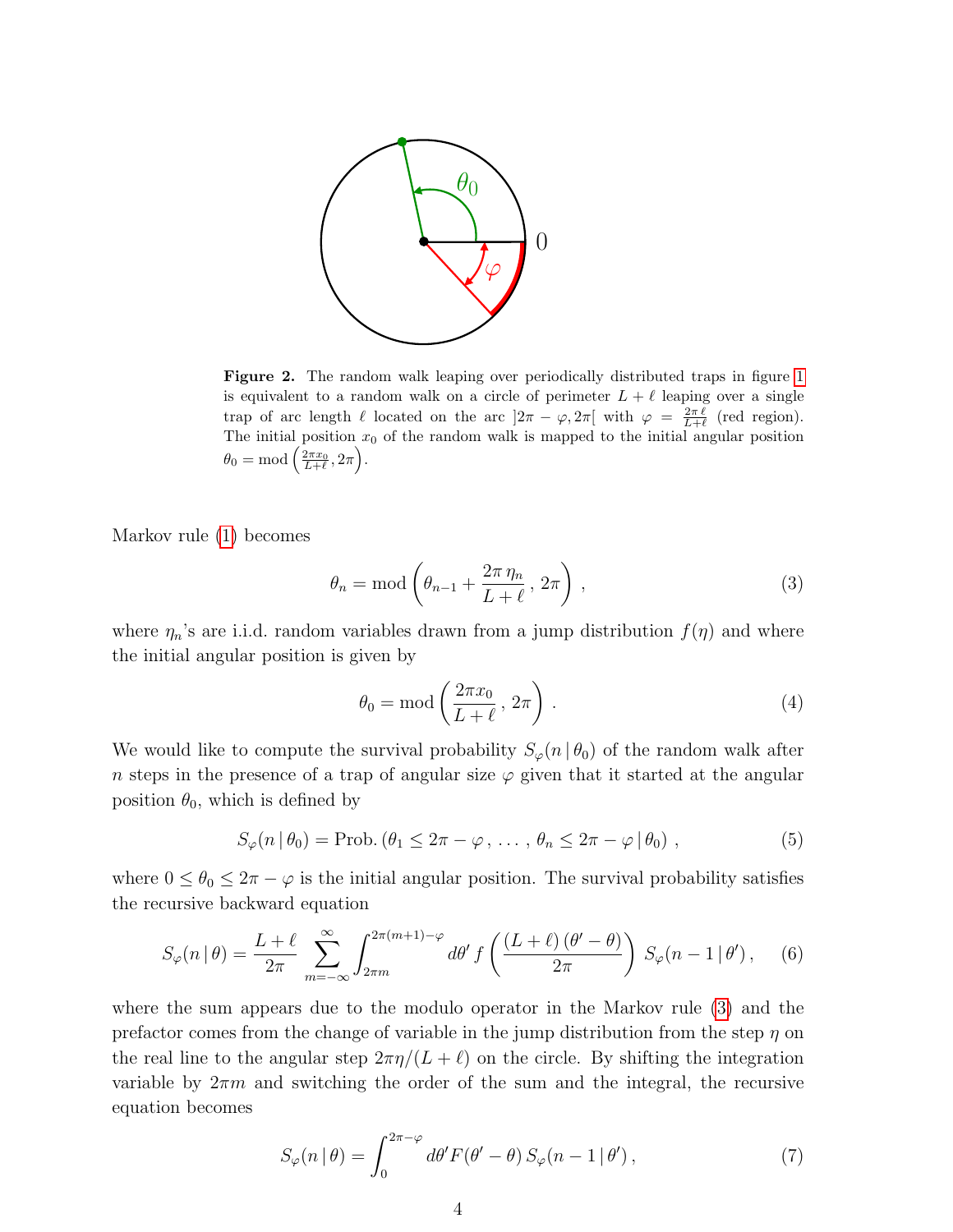where we used the periodicity  $S_{\varphi}(n \mid \theta) = S_{\varphi}(n \mid \theta + 2\pi)$  and defined the periodised angular jump distribution  $F(\theta)$  given by

<span id="page-4-1"></span>
$$
F(\theta) = \frac{L+\ell}{2\pi} \sum_{m=-\infty}^{\infty} f\left(\frac{(L+\ell)(\theta + 2\pi m)}{2\pi}\right).
$$
 (8)

Note that, by definition, we have the periodic property  $F(\theta + 2\pi) = F(\theta)$  and the normalisation property  $\int_0^{2\pi} d\theta F(\theta - \phi) = 1$ , for all  $\phi$ . The integral equation for the survival probability [\(7\)](#page-3-2) is valid for an arbitrary jump distribution. However, the integral, which extends only over the interval  $[0, 2\pi - \varphi]$ , is known to be of Fredholm type and is notoriously difficult to solve for an arbitrary jump distribution [\[48,](#page-27-13) [49\]](#page-28-0). Fortunately, there is one exactly solvable case which we present in the next section.

### 2.2. An exactly solvable case

Let us consider the case where the jump distribution  $f(\eta)$  is a double-sided exponential distribution

<span id="page-4-0"></span>
$$
f(\eta) = \frac{1}{\sqrt{2}\sigma} e^{-\frac{\sqrt{2}|\eta|}{\sigma}},
$$
\n(9)

where  $\sigma^2$  is the variance of the jump distribution. Inserting the jump distribution [\(9\)](#page-4-0) into the periodised version [\(8\)](#page-4-1), we find that the periodised jump distribution is

$$
F(\theta) = \frac{1}{\sqrt{2}\sigma_a} e^{-\frac{\sqrt{2}|\theta|}{\sigma_a}} + \frac{\sqrt{2}}{\sigma_a(e^{2\pi} - 1)} \cosh\left(\frac{\sqrt{2}\,\theta}{\sigma_a}\right) ,\qquad (10)
$$

where we introduced the angular standard deviation  $\sigma_a$  given by

<span id="page-4-4"></span><span id="page-4-3"></span>
$$
\sigma_a := \frac{2\pi\sigma}{L+\ell},\tag{11}
$$

where the subscript a stands for "angular" standard deviation. One can check that  $F(\theta + 2\pi) = F(\theta)$  and  $\int_0^{2\pi} d\theta F(\theta - \phi) = 1$ , for all  $\phi$ , which might not be obvious at first sight. For this particular jump distribution, the integral equation [\(7\)](#page-3-2) can be solved by using the well-known trick of the double-sided jump distribution (see for instance [\[50\]](#page-28-1)) which consists in taking twice a derivative with respect to  $\theta$  of the integral equation [\(7\)](#page-3-2) and using the property that

<span id="page-4-2"></span>
$$
\frac{\sigma_a^2}{2} F''(\theta) = F(\theta) - \delta(\theta), \qquad (12)
$$

to obtain the differential equation

$$
\frac{\sigma_a^2}{2} \partial_{\theta\theta} S_\varphi(n \,|\, \theta) = S_\varphi(n \,|\, \theta) - \Theta(2\pi - \varphi - \theta) \, S_\varphi(n-1 \,|\, \theta) \,, \quad 0 \le \theta < 2\pi \,, \tag{13}
$$

where  $\Theta(x)$  is the Heaviside step function with  $\Theta(x) = 1$  if  $x \geq 0$  and  $\Theta(x) = 0$ otherwise. Note that the domain where  $\theta \in ]2\pi - \varphi, 2\pi[$  is not physically relevant as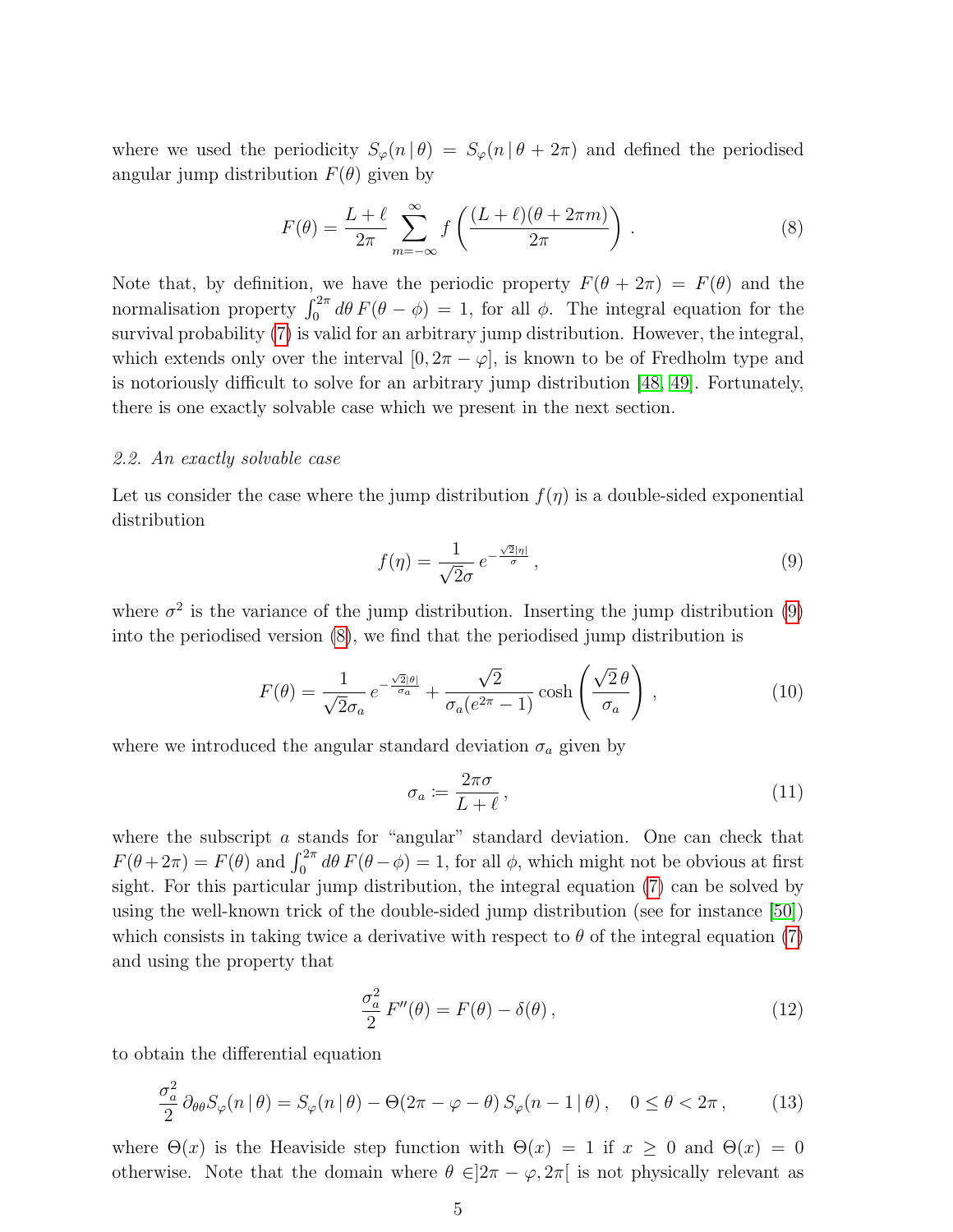it corresponds to the interior of the trap. In principle, one can solve the differential equation [\(13\)](#page-4-2) on the physically relevant interval  $\theta \in [0, 2\pi - \varphi]$  and use the integral equation [\(7\)](#page-3-2) to determine the integration constants. Alternatively, one can solve the differential equation on the full circle and apply periodic boundary conditions, and subsequently restrict the solution to the physically relevant interval  $\theta \in [0, 2\pi - \varphi]$ . We follow the latter approach. To solve the equation [\(13\)](#page-4-2), it is convenient to consider the generating function of the survival probability

<span id="page-5-3"></span><span id="page-5-0"></span>
$$
q_{\varphi}(z,\theta) = \sum_{n=1}^{\infty} S_{\varphi}(n \,|\, \theta) \, z^n \,, \tag{14}
$$

which, upon using equation  $(13)$ , satisfies

$$
\frac{\sigma_a^2}{2} \partial_{\theta\theta} q_\varphi(z,\theta) = q_\varphi(z,\theta) - z \Theta(2\pi - \varphi - \theta) [q_\varphi(z,\theta) + 1], \quad 0 \le \theta < 2\pi \,, \tag{15}
$$

along with the periodic boundary conditions

<span id="page-5-4"></span><span id="page-5-1"></span>
$$
q_{\varphi}(z, \theta = 0) = q_{\varphi}(z, \theta = 2\pi),
$$
  
\n
$$
\partial_{\theta}q_{\varphi}(z, \theta = 0) = \partial_{\theta}q_{\varphi}(z, \theta = 2\pi).
$$
\n(16)

Due to the presence of the Heaviside step function, the differential equation [\(15\)](#page-5-0) can be solved separately on the two domains  $\theta \in [0, 2\pi - \varphi]$  and  $\theta \in ]2\pi - \varphi, 2\pi[$  and we find the general solution

$$
q_{\varphi}(z,\theta) = \begin{cases} \frac{z}{1-z} + A(z,\varphi) e^{\frac{\sqrt{2}\sqrt{1-z}\theta}{\sigma_a}} + B(z,\varphi) e^{-\frac{\sqrt{2}\sqrt{1-z}\theta}{\sigma_a}}, & 0 \le \theta \le 2\pi - \varphi, \\ C(z,\varphi) e^{\frac{\sqrt{2}\theta}{\sigma_a}} + D(z,\varphi) e^{-\frac{\sqrt{2}\theta}{\sigma_a}}, & 2\pi - \varphi < \theta < 2\pi, \end{cases}
$$
(17)

where the integration constants  $A(z, \varphi), B(z, \varphi), C(z, \varphi)$  and  $D(z, \varphi)$  can be found by using the periodic conditions [\(16\)](#page-5-1) along with the continuity of the solution and its derivative at  $2\pi - \varphi$ . These four conditions give four equations for the four integration constants, which can be summarised in the matrix form

<span id="page-5-5"></span><span id="page-5-2"></span>
$$
\Omega(z,\varphi)\begin{pmatrix}A(z,\varphi)\\B(z,\varphi)\\C(z,\varphi)\\D(z,\varphi)\end{pmatrix}=\begin{pmatrix}\frac{z}{z-1}\\0\\-\frac{z}{z-1}\\0\end{pmatrix},\qquad(18)
$$

where the matrix  $\Omega(z, \varphi)$  is given by

$$
\Omega(z,\varphi) = \begin{pmatrix} 1 & 1 & -e^{\frac{2\sqrt{2}\pi}{\sigma_a}} & -e^{-\frac{2\sqrt{2}\pi}{\sigma_a}} \\ \frac{\sqrt{1-z}}{e^{\frac{\sqrt{2}\sqrt{1-z}(2\pi-\varphi)}{\sigma_a}}}{\sigma_a} & e^{-\frac{\sqrt{2}\sqrt{1-z}(2\pi-\varphi)}{\sigma_a}} & -e^{\frac{\sqrt{2}(2\pi-\varphi)}{\sigma_a}} & e^{-\frac{\sqrt{2}(2\pi-\varphi)}{\sigma_a}} \\ \sqrt{1-z}e^{\frac{\sqrt{2}\sqrt{1-z}(2\pi-\varphi)}{\sigma_a}} & -\sqrt{1-z}e^{\frac{-\sqrt{2}(2\pi-\varphi)}{\sigma_a}} & -e^{\frac{\sqrt{2}(2\pi-\varphi)}{\sigma_a}} & e^{-\frac{\sqrt{2}(2\pi-\varphi)}{\sigma_a}} \end{pmatrix}.
$$
\n(19)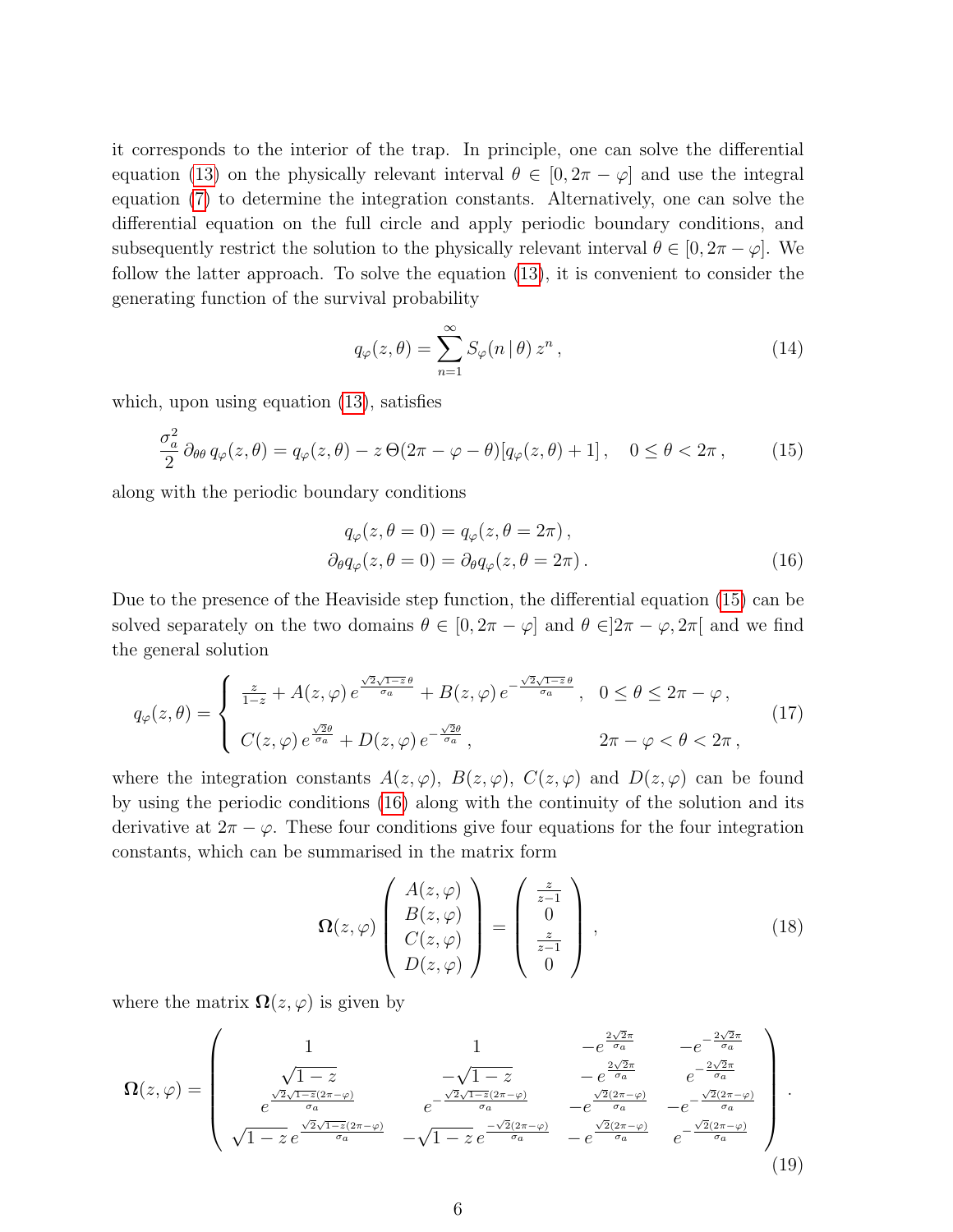This set of linear equations can be solved and yields exact expressions that are too long to be displayed. In the next section, we will obtain the mean first-passage time and analyse the linear system [\(18\)](#page-5-2) to obtain the behavior of the survival probability in the limit of a large number of steps n.

2.2.1. Mean first-passage time The mean first-passage time  $\langle T_{\varphi}(\theta) \rangle$  for the random walk to be absorbed by the trap of angular size  $\varphi$ , given that it started at an angular position  $\theta$  in the periodic environment given in figure [2,](#page-3-0) is obtained by summing the survival probability  $(5)$  over  $n \; [47, 51]$  $n \; [47, 51]$  $n \; [47, 51]$ 

$$
\langle T_{\varphi}(\theta) \rangle = \sum_{n=0}^{\infty} S_{\varphi}(n \, | \, \theta) = q_{\varphi}(1, \theta) + 1 \,, \tag{20}
$$

where we used the definition of the generating function in [\(14\)](#page-5-3) and where the additional 1 comes from the fact that the sum in the generating function starts from  $n = 1$ . In principle, the generating function  $q_{\varphi}(1,\theta)$  can be obtained by setting  $z = 1$  in its expression given in [\(17\)](#page-5-4). This turns out to be a subtle calculation which requires a careful analysis of the linear system [\(18\)](#page-5-2) in the vicinity of  $z = 1$  (see [Appendix A\)](#page-21-0). Alternatively,  $q_{\varphi}(1,\theta)$  can easily be obtained by solving the differential equation [\(15\)](#page-5-0) for  $z = 1$ . Here, we follow the latter approach and replace  $q_{\varphi}(z = 1, \theta)$  with  $\langle T_{\varphi}(\theta) \rangle$  in the differential equation [\(15\)](#page-5-0), which gives

$$
\frac{\sigma_a^2}{2} \partial_{\theta\theta} \langle T_\varphi(\theta) \rangle = \langle T_\varphi(\theta) \rangle - 1 - \Theta(2\pi - \varphi - \theta) \langle T_\varphi(\theta) \rangle, \quad 0 \le \theta < 2\pi \,, \tag{21}
$$

along with the periodic boundary conditions [\(16\)](#page-5-1) evaluated at  $z = 1$ 

<span id="page-6-2"></span><span id="page-6-1"></span><span id="page-6-0"></span>
$$
\langle T_{\varphi}(\theta = 0) \rangle = \langle T_{\varphi}(\theta = 2\pi) \rangle ,
$$
  

$$
\partial_{\theta} \langle T_{\varphi}(\theta = 0) \rangle = \partial_{\theta} \langle T_{\varphi}(\theta = 2\pi) \rangle .
$$
 (22)

The differential equation [\(21\)](#page-6-0) can be solved separately on the two domains  $\theta \in [0, 2\pi - \varphi]$ and  $\theta \in ]2\pi - \varphi, 2\pi[$  and we find the general solution

$$
\langle T_{\varphi}(\theta) \rangle = \begin{cases}\n-\frac{\theta^2}{\sigma_a^2} + A(\varphi) \frac{\theta}{\sqrt{2}\sigma_a} + B(\varphi), & 0 \le \theta \le 2\pi - \varphi, \\
C(\varphi) e^{\frac{\sqrt{2}\theta}{\sigma_a}} + D(\varphi) e^{-\frac{\sqrt{2}\theta}{\sigma_a}} + 1, & 2\pi - \varphi < \theta < 2\pi,\n\end{cases} \tag{23}
$$

where the integration constants can be found by using the periodic conditions [\(22\)](#page-6-1) along with the continuity of the solution and its derivative at  $2\pi - \varphi$ . These equations give the linear system

$$
\begin{pmatrix}\n0 & 1 & -e^{\frac{2\sqrt{2}\pi}{\sigma_a}} & -e^{-\frac{2\sqrt{2}\pi}{\sigma_a}} \\
1 & 0 & -2e^{\frac{2\sqrt{2}\pi}{\sigma_a}} & 2e^{-\frac{2\sqrt{2}\pi}{\sigma_a}} \\
\frac{2\pi-\varphi}{\sqrt{2}\sigma_a} & 1 & -e^{\frac{\sqrt{2}(2\pi-\varphi)}{\sigma_a}} & -e^{-\frac{\sqrt{2}(2\pi-\varphi)}{\sigma_a}} \\
1 & 0 & -2e^{\frac{\sqrt{2}(2\pi-\varphi)}{\sigma_a}} & 2e^{-\frac{\sqrt{2}(2\pi-\varphi)}{\sigma_a}}\n\end{pmatrix}\n\begin{pmatrix}\nA(\varphi) \\
B(\varphi) \\
C(\varphi) \\
D(\varphi)\n\end{pmatrix} = \begin{pmatrix}\n1 \\
0 \\
\frac{(2\pi-\varphi)^2}{\sigma_a^2} + 1 \\
\frac{2\sqrt{2}(2\pi-\varphi)}{\sigma_a^2}\n\end{pmatrix}.
$$
\n(24)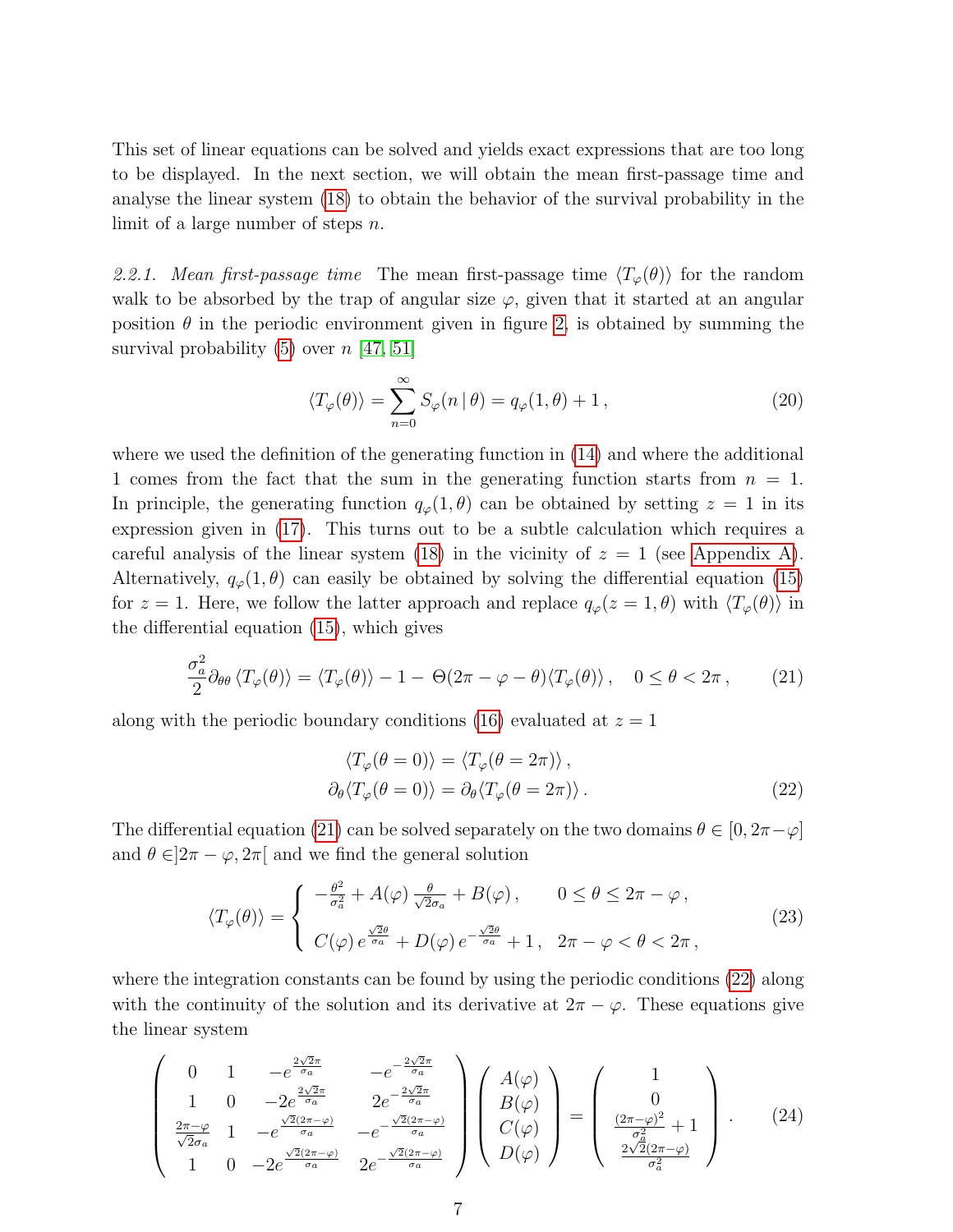

<span id="page-7-3"></span><span id="page-7-2"></span>**Figure 3.** Mean first-passage time  $\langle T_{\ell,L}(x_0) \rangle$  of a random walk leaping over periodically distributed traps of length  $\ell$  given that it started from  $x_0$ . In the left panel, the mean first-passage time is shown as a function of the initial position  $x_0$ with a fixed trap length  $\ell = 10^{-1}$ . In the right panel, the mean first-passage time is shown as a function of the trap length  $\ell$  with a fixed initial position  $x_0 = 0.5$ . In both panels, the mean first-passage time obtained numerically (red dots) is compared with the theoretical prediction (blue line) given in  $(26)$ . As a reference, the mean first-passage time for a random walk without leap overs (green line) given in [\(27\)](#page-7-1) is displayed. The jump distribution is the double-sided exponential distribution [\(9\)](#page-4-0) with  $\sigma = 10^{-1}$  and the distance between the traps is set to  $L = 1$ .

By solving the linear system [\(24\)](#page-6-2), we find that the mean first-passage time is given by

$$
\langle T_{\varphi}(\theta) \rangle = 1 + \frac{\theta(2\pi - \varphi - \theta)}{\sigma_a^2} + \frac{(2\pi - \varphi)}{\sqrt{2}\sigma_a} \coth\left(\frac{\varphi}{\sqrt{2}\sigma_a}\right), \quad 0 \le \theta \le 2\pi - \varphi, \quad (25)
$$

where we restricted the solution to the physically relevant domain  $\theta \in [0, 2\pi - \varphi]$ . In particular, we can check that  $\langle T_{\varphi}(0)\rangle = \langle T_{\varphi}(2\pi - \varphi)\rangle$ , which is enforced by symmetry. Going back to the original coordinates of the problem  $x_0, \ell, \sigma$  and L, this gives

<span id="page-7-0"></span>
$$
\langle T_{\ell,L}(x_0) \rangle = 1 + \frac{x_0(L - x_0)}{\sigma^2} + \frac{L}{\sqrt{2}\sigma} \coth\left(\frac{\ell}{\sqrt{2}\sigma}\right), \qquad 0 \le x_0 \le L, \qquad (26)
$$

where we used the relations  $(2)$ ,  $(4)$  and  $(11)$ . This result is in excellent agreement with numerical simulations (see figure [3\)](#page-7-2).

In order to appreciate the physical significance of the result [\(26\)](#page-7-0), it is useful to compare it with the mean first-passage time of the random walk if it was not allowed to leap over the traps. Note that in this case, the mean first-passage time  $\langle T_L(x_0) \rangle_{\text{no leap over}}$ is simply the time it takes to exit an interval of length L, given that it started at  $0 \leq x_0 \leq L$ . In principle, this time can be obtained by solving a similar differential equation as we did above (see [Appendix B\)](#page-22-0). Alternatively, one can simply take the limit  $\ell \to \infty$  in the mean first-passage time [\(26\)](#page-7-0), which gives

<span id="page-7-1"></span>
$$
\langle T_L(x_0) \rangle_{\text{no leap over}} = 1 + \frac{x_0(L - x_0)}{\sigma^2} + \frac{L}{\sqrt{2}\sigma}, \qquad 0 \le x_0 \le L, \qquad (27)
$$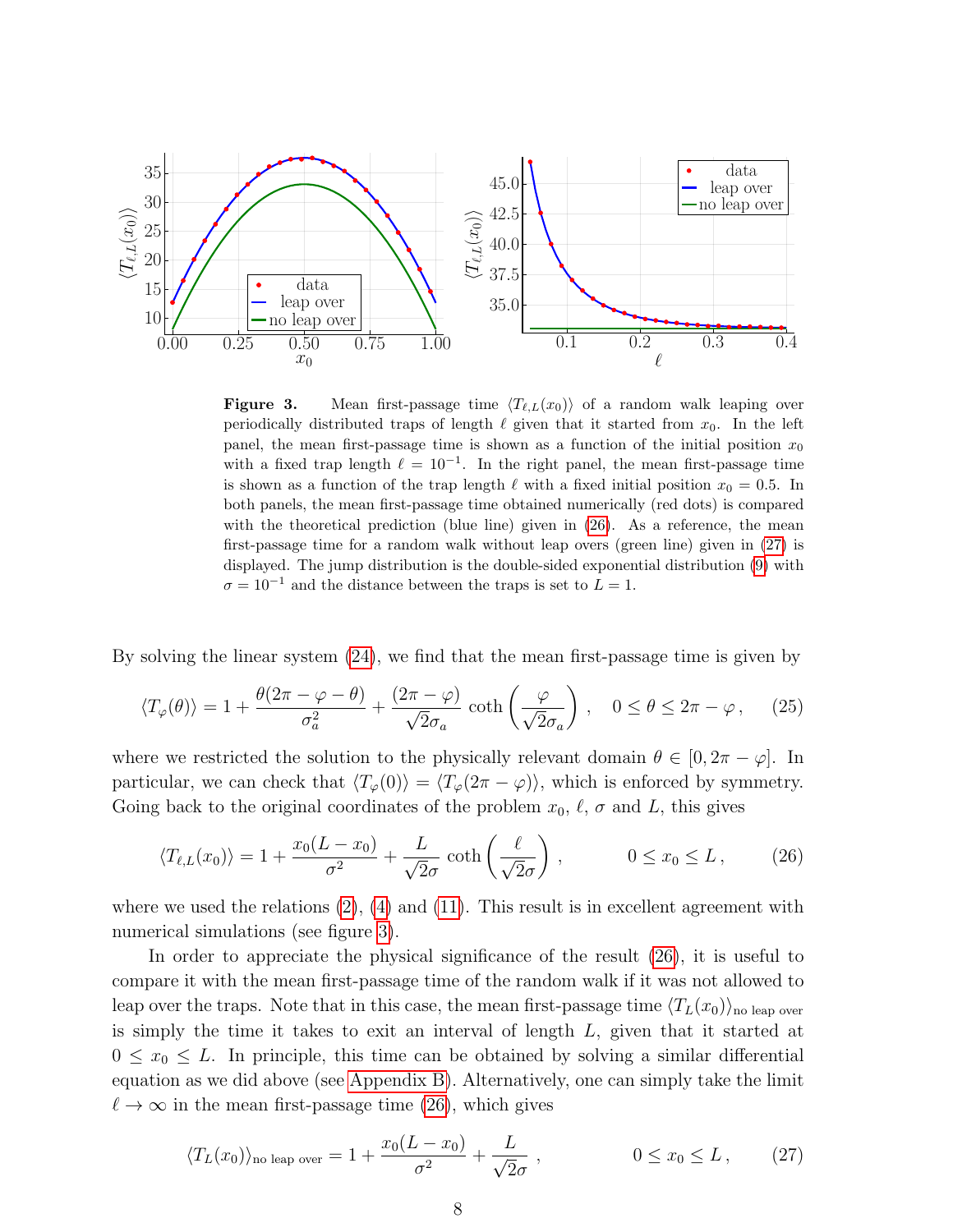which coincides with equation (21) in [\[33\]](#page-27-5). Hence we see that the ability of the random walk to leap over traps increases the mean first-passage time by the hyperbolic cotangent term in [\(26\)](#page-7-0), which interestingly does not depend on the initial position  $x_0$ . This term diverges as the trap length goes to  $\ell \to 0$  such that the mean first-passage time behaves as  $\langle T_{\ell,L}(x_0)\rangle \sim L/\ell$  in the limit of small traps. Interestingly, similar results have been observed in the context of fully chaotic dynamical systems. In [\[52\]](#page-28-3), the authors consider a different but related problem where they study the mean first-passage time of ballistic particles in a Bunimovich stadium billiard, i.e. a rectangle billiard capped by two semicircular arcs with reflective boundaries, equipped with a circular hole of radius  $\epsilon$ . By averaging over the initial phase space configurations, they obtain a mean firstpassage time for the particle to fall into the hole. Interestingly, when the hole is much smaller than the system size and independently of its position, the mean first-passage time behaves asymptotically as  $1/\epsilon$ , which is the same behavior as in our problem upon identifying  $\epsilon$  with  $\ell$ .

### <span id="page-8-2"></span>2.3. Tail of the survival probability

Due to the presence of the traps, we expect the survival probability to decay exponentially for large n and we wish to determine the rate  $\alpha(\ell, L)$  defined by

<span id="page-8-3"></span><span id="page-8-0"></span>
$$
\alpha(\ell, L) := \lim_{n \to \infty} -\frac{\ln S_{\ell, L}(n \mid x_0)}{n} \,. \tag{28}
$$

This rate can be obtained by inspecting the behavior of the generating function [\(17\)](#page-5-4) for z > 1. Indeed, as we expect the survival probability to decay like  $S_{\ell,L}(n | x_0) \propto e^{-\alpha(\ell,L) n}$ , the generating function will diverge as  $\frac{1}{z-e^{\alpha(\ell,L)}}$  for  $z \to e^{\alpha(\ell,L)} > 1$ . It is clear from the expression of the generating function [\(17\)](#page-5-4) that this divergence can only come from the integration constants, which means that the linear system [\(18\)](#page-5-2) becomes ill-defined for  $z \to e^{\alpha(\ell,L)}$ . Therefore,  $e^{\alpha(\ell,L)}$  can be identified as a zero of the determinant of the matrix  $\Omega(z,\varphi)$  [\(19\)](#page-5-5), which is given by

$$
\det[\mathbf{\Omega}(z,\varphi)] = 4(z-2)\sinh\left(\frac{\sqrt{2}\varphi}{\sigma_a}\right)\sinh\left(\frac{\sqrt{2}(2\pi-\varphi)\sqrt{1-z}}{\sigma_a}\right) + 8\sqrt{1-z}\left[1-\cosh\left(\frac{\sqrt{2}\varphi}{\sigma_a}\right)\cosh\left(\frac{\sqrt{2}(2\pi-\varphi)\sqrt{1-z}}{\sigma_a}\right)\right].
$$
 (29)

Setting the determinant to zero and going back to the initial coordinates  $\ell$ ,  $\sigma$  and L, we find that the decay rate satisfies the transcendental equation

<span id="page-8-1"></span>
$$
(e^{\alpha(\ell,L)} - 2) \sinh\left(\frac{\sqrt{2}\ell}{\sigma}\right) \sin\left(\frac{\sqrt{2}L\sqrt{e^{\alpha(\ell,L)} - 1}}{\sigma}\right) + 2\sqrt{e^{\alpha(\ell,L)} - 1} \left[1 - \cosh\left(\frac{\sqrt{2}\ell}{\sigma}\right) \cos\left(\frac{\sqrt{2}L\sqrt{e^{\alpha(\ell,L)} - 1}}{\sigma}\right)\right] = 0, \quad (30)
$$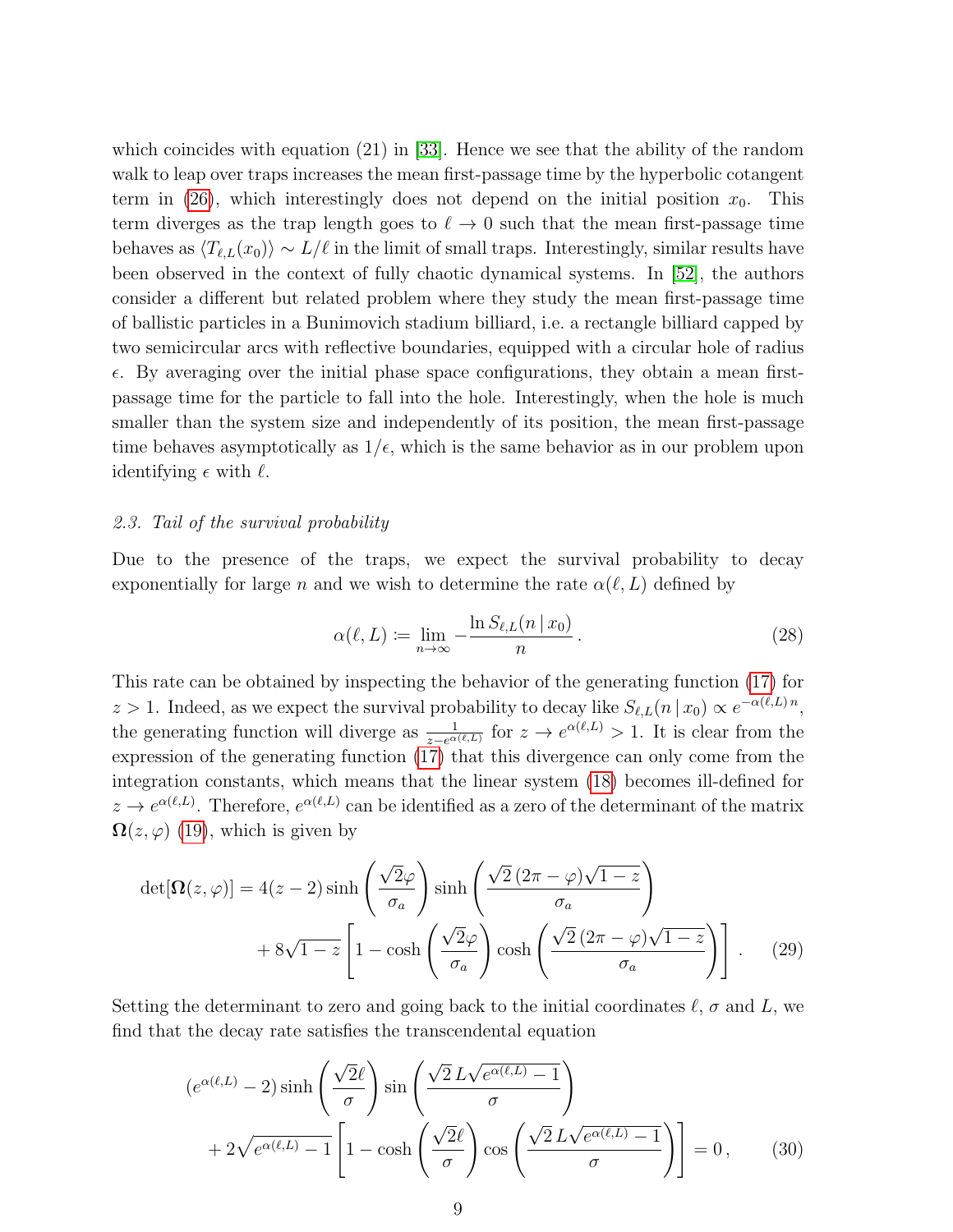where we used the relations  $(2)$ ,  $(4)$  and  $(11)$ . The equation  $(30)$  has a multitude of zeros, which corresponds to the different modes of the survival probability. The decay rate  $\alpha(\ell, L)$  corresponds to the lowest zero that is strictly positive. It seems difficult to find an analytical expression of this zero for arbitrary values of the trap length  $\ell$ and distance L. Nevertheless, we can make progress in the small and large traps limits, while keeping L fixed. We present these two limits in the remaining of this section.

*Small traps limit*  $\ell \to 0$  In this limit, we expect the survival probability to approach 1 as the trap length becomes vanishingly small. Therefore, we can look for a perturbative expansion of the decay rate of the form

$$
\alpha(\ell, L) \sim a_1(L)\,\ell + a_2(L)\,\ell^2 + O(\ell^3), \quad \ell \to 0,
$$
\n(31)

where  $a_1(L)$  and  $a_2(L)$  are coefficients, independent of  $\ell$ , that remain to be determined. By inserting the perturbative expansion in the transcendental equation, we find, at first order, an equation satisfied by  $a_1(L)$ 

<span id="page-9-0"></span>
$$
a_1(L)L - 1 = 0, \t\t(32)
$$

which gives  $a_1(L) = 1/L$ . At second order, the transcendental equation provides an equation satisfied by  $a_2(L)$  which reads

$$
3\sigma^2 \left(2a_2(L) L^2 + 1\right) + L^2 = 0, \tag{33}
$$

which gives  $a_2(L) = -\frac{L^2 + 3\sigma^2}{6L^2\sigma^2}$  $\frac{f^2+3\sigma^2}{6L^2\sigma^2}$ . Inserting the values of the coefficients  $a_1(L)$  and  $a_2(L)$ in the perturbative expansion of the decay rate, we find

$$
\alpha(\ell, L) \sim \frac{\ell}{L} - \left(\frac{1}{2L^2} + \frac{1}{6\sigma^2}\right)\ell^2, \quad \ell \to 0.
$$
 (34)

Similarly to the mean first-passage time, the leading order term in this expansion is the same as the one that is usually observed in "open" dynamical systems such as classical billiards in 2d with reflecting boundaries [\[53\]](#page-28-4). In such systems, particles travel at constant speed, save at collisions, until they hit an absorbing hole. Upon averaging over uniform initial phase space configurations, it is possible to define a survival probability, which also decays exponentially with a rate that depends on the hole size and the perimeter of the billiard. In the limit of small holes, the decay rate tends to the ratio of the size of the hole over the size of the billiard [\[52,](#page-28-3) [54\]](#page-28-5), which can be identified to the leading order ratio  $\ell/L$  in our stochastic model. At the second order, the geometrical term  $-\frac{\ell^2}{2L}$  $\frac{l^2}{2L^2}$  is also present in the decay rate of the classical billiard. The additional term  $-\frac{\ell^2}{6\sigma}$  $\frac{l^2}{6\sigma^2}$  in the second order is related to the dynamics and corresponds, in the deterministic context, to an infinite series of correlations due to the map describing the time evolution of collisions [\[54\]](#page-28-5).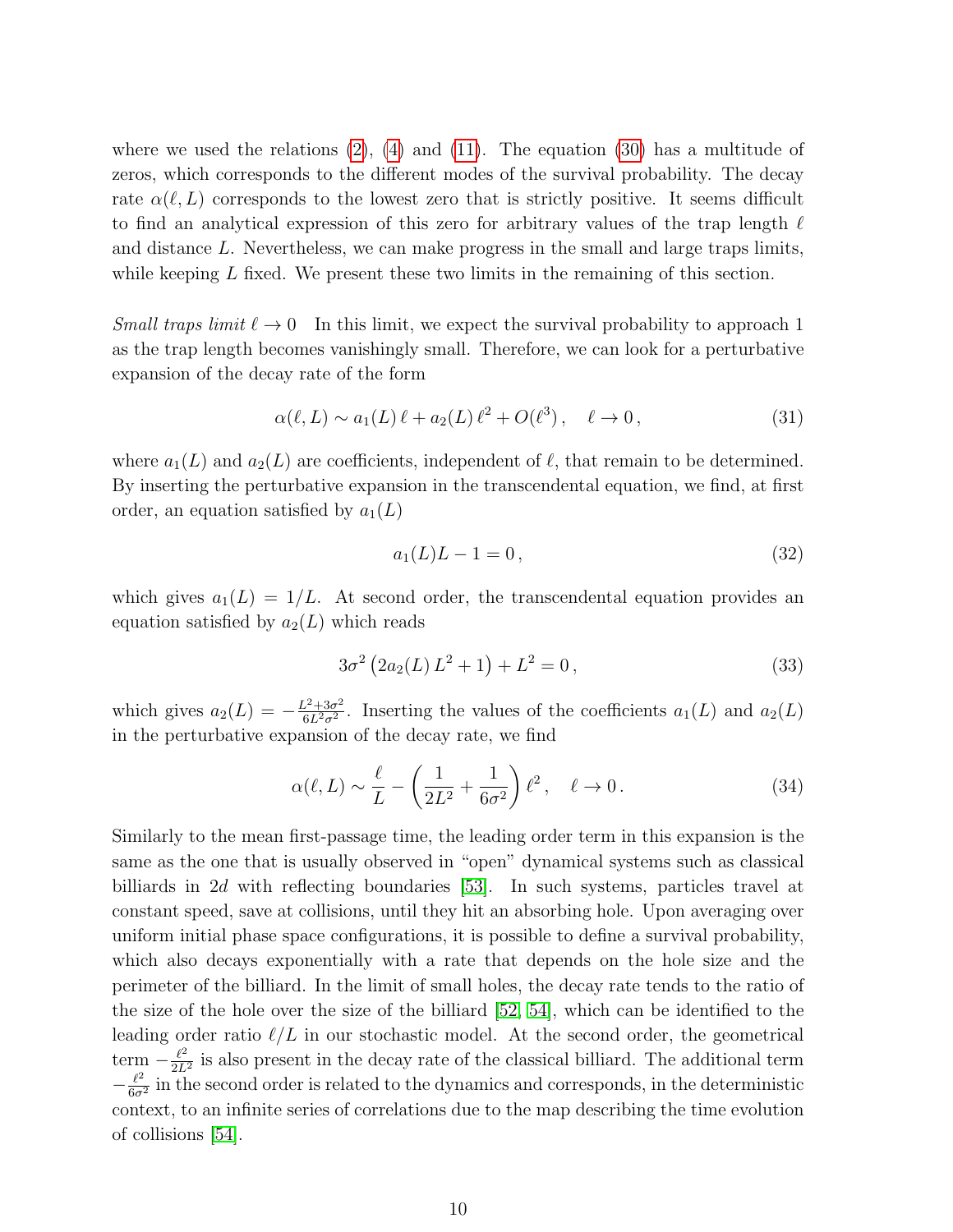

<span id="page-10-2"></span>**Figure 4.** Decay rate  $\alpha(\ell, L) = \lim_{n \to \infty} -\frac{\ln S_{\ell, L}(n \mid x_0)}{n}$  of the survival probability  $S_{\ell,L}(n | x_0)$  for a large number of steps n. The numerical decay rate (red dots) is compared to the theoretical decay rate (blue line), satisfying the transcendental equation [\(30\)](#page-8-1), as a function of the trap length  $\ell$  for  $L = 1$  and  $\sigma = 20$ . The theoretical asymptotic behaviors for  $\ell \to 0$ , given in [\(34\)](#page-9-0), and  $\ell \to \infty$ , given in [\(36\)](#page-10-0), are also represented (dashed lines). As a reference the decay rate for a random walk without leap overs (green line), satisfying the transcendental equation [\(35\)](#page-10-1), is displayed.

Large traps limit  $\ell \to \infty$  In this limit we expect the decay rate to converge to a constant  $\alpha(\ell, L) \to \alpha^*(L)$  independent of  $\ell$  as the length of the traps becomes infinitely large. This constant  $\alpha^*(L)$  is the solution of the transcendental equation [\(30\)](#page-8-1) in the limit of  $\ell \to \infty$ :

<span id="page-10-1"></span>
$$
\left(e^{\alpha^*(L)} - 2\right)\sin\left(\frac{\sqrt{2}L\sqrt{e^{\alpha^*(L)} - 1}}{\sigma}\right) - 2\sqrt{e^{\alpha^*(L)} - 1}\cos\left(\frac{\sqrt{2}L\sqrt{e^{\alpha^*(L)} - 1}}{\sigma}\right) = 0,
$$
\n(35)

which is independent of  $\ell$ , as expected. This decay rate corresponds to the random walk which is not allowed to leap over traps, i.e. a random walk on an finite interval of length L with absorbing boundaries. We can further examine the transcendental equation in the limit of  $\ell \to \infty$  to obtain a second order correction which reads

<span id="page-10-0"></span>
$$
\alpha(\ell, L) \sim \alpha^*(L) - \frac{8 e^{-2\alpha^*(L)} \left(2 - e^{\alpha^*(L)}\right) \left(1 - e^{\alpha^*(L)}\right)}{\left(\frac{\sqrt{2}L e^{\alpha^*(L)}}{\sigma} + 2\right) \cos\left(\frac{\sqrt{2}L \sqrt{e^{\alpha^*(L)} - 1}}{\sigma}\right)} e^{-\frac{\sqrt{2}\ell}{\sigma}}, \qquad \ell \to \infty,
$$
 (36)

where  $\alpha^*(L)$  is the solution of the transcendental equation [\(35\)](#page-10-1). The exact expression for the decay rate and its asymptotic behaviors for  $\ell \to 0$  and  $\ell \to \infty$  are in excellent agreement with numerical simulations (see figure [4\)](#page-10-2).

Note that it is also possible to derive the asymptotic behaviors of the decay rate  $\alpha(\ell, L)$  for  $L \to 0$  and  $L \to \infty$  with  $\ell$  fixed (see [Appendix C\)](#page-23-0). The asymptotic behaviors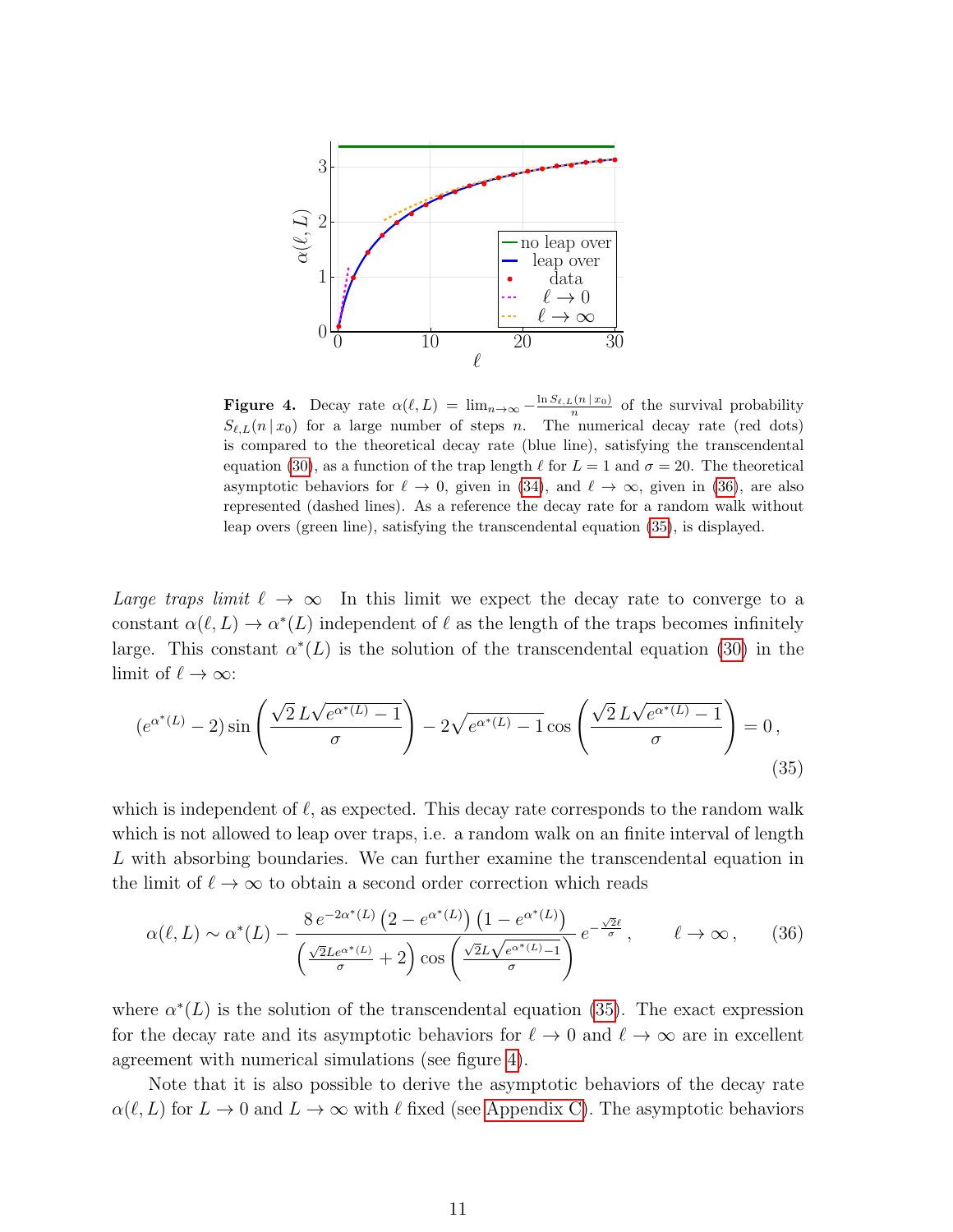are given by

<span id="page-11-5"></span>
$$
\alpha(\ell, L) \sim \ln\left(\frac{1}{L}\right) , \qquad L \to 0 , \tag{37}
$$

<span id="page-11-1"></span>
$$
\alpha(\ell, L) \sim \frac{\pi^2 \sigma^2}{2L^2}, \qquad L \to \infty.
$$
 (38)

In the case of  $L \to 0$ , the survival probability decays as  $S_{\ell,L}(n | x_0) \propto L^n$  when  $L \to 0$ , which is expected as the traps become infinitely close to each others. In the case of  $L \to \infty$ , the fact that the decay rate tends to zero while a trap is still present close to the origin signifies a commutation issue with the limits  $L \to \infty$  and  $n \to \infty$  (in the definition of the decay rate [\(28\)](#page-8-0)). Indeed, if we perform the limit  $L \to \infty$  first, one would expect a power-law decay of the survival probability in the limit of  $n \to \infty$ . From the expression [\(38\)](#page-11-1), we can infer that there should be a scaling function with a scaling variable  $n \sigma^2 / L^2$  that interpolates between the two ways of ordering the limits.

### <span id="page-11-0"></span>3. Continuous-time random walk model (CTRW)

In this section, we extend our results to the case of CTRWs. We introduce a waiting period before each jump that follows a heavy-tailed distribution

<span id="page-11-4"></span>
$$
\psi(t) \sim b \, t^{-1-\beta} \,, \quad t \to \infty \,, \tag{39}
$$

with  $\beta > 0$  and  $b > 0$ . As in the previous section, the jump distribution is the doublesided exponential distribution given in [\(9\)](#page-4-0). We study the survival probability and the mean first-passage time of this CTRW. We first show that the heavy-tailed waiting time distribution induces an algebraically decay of the survival probability. Then, we discuss the existence of the mean first-passage time and provide its expression.

### 3.1. Survival probability

The survival probability  $S_{\ell,L}(t|x_0)$  after a time t can be obtained by summing over all possible number of steps n weighted by the probability distribution  $\chi_n(t)$  that exactly  $n$  steps were made during the time  $t$ :

<span id="page-11-3"></span>
$$
S_{\ell,L}(t \mid x_0) = \sum_{n=0}^{\infty} S_{\ell,L}(n \mid x_0) \chi_n(t).
$$
 (40)

The probability distribution  $\chi_n(t)$  that exactly n steps were made up to the time t can be obtained as follows. For the random walk to make n steps up to time  $t$ , it must first make the  $n<sup>th</sup>$  step at an earlier time  $t' < t$  and then remain at the same position for the remaining time  $t-t'$ , which happens with probability  $1-\int_0^{t-t'}$  $v_0^{t-t'} d\tau \psi(\tau)$ . Denoting  $\psi_n(t')$ the probability distribution that the  $n<sup>th</sup>$  step is made at the time  $t'$ , it reads

<span id="page-11-2"></span>
$$
\chi_n(t) = \int_0^t dt' \psi_n(t') \left[ 1 - \int_0^{t-t'} d\tau \, \psi(\tau) \right]. \tag{41}
$$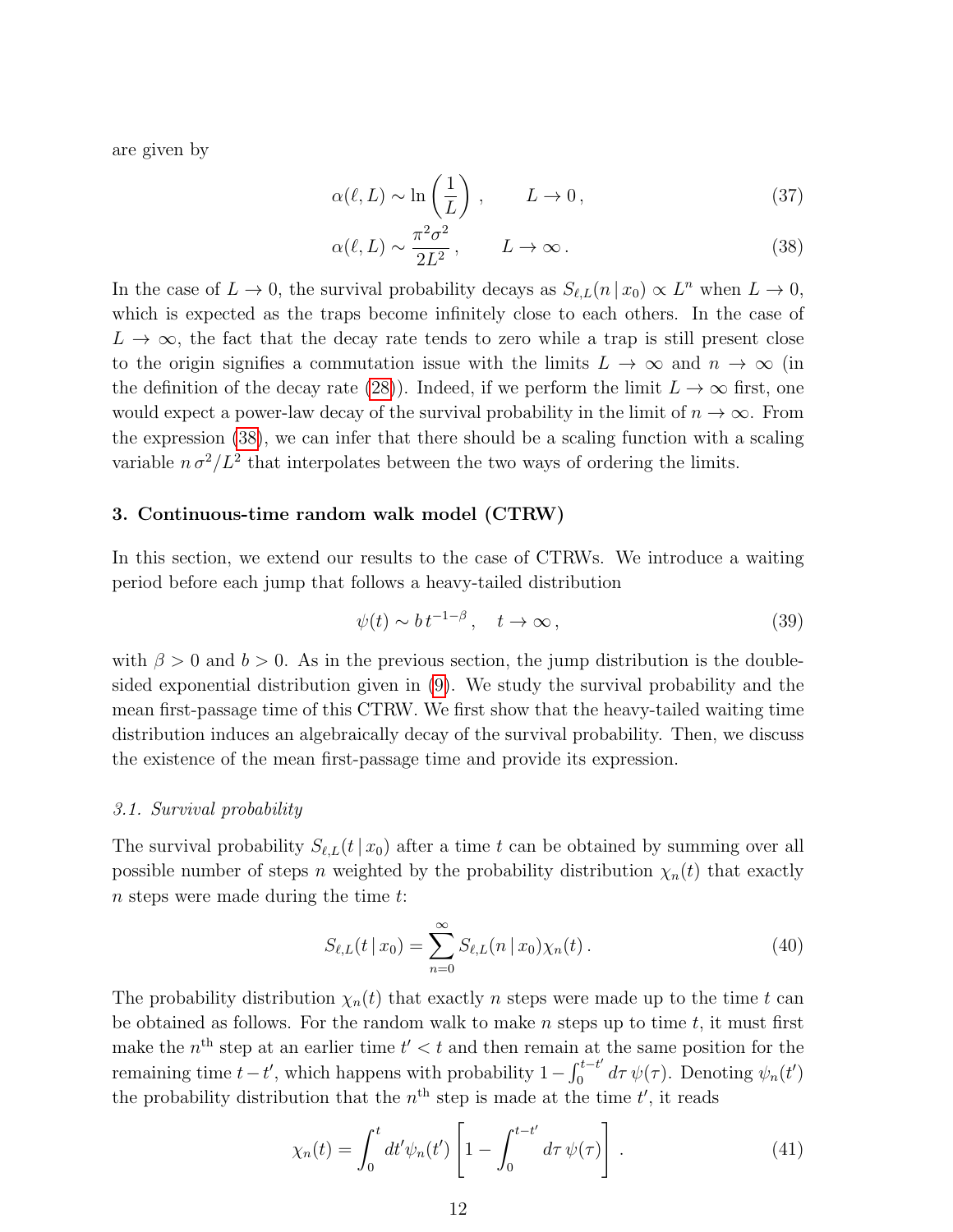To obtain the probability distribution  $\psi_n(t')$  of the time t' at which the  $n<sup>th</sup>$  step is made, we use the following recurrence relation, which states that the random walk must first make the  $(n-1)$ <sup>th</sup> step at an earlier time  $\tau$  and then make the  $n<sup>th</sup>$  step after the remaining time  $t' - \tau$ :

<span id="page-12-0"></span>
$$
\psi_n(t') = \int_0^{t'} d\tau \, \psi_{n-1}(\tau) \psi(t'-\tau) \,. \tag{42}
$$

The recurrence relation [\(42\)](#page-12-0) can be solved in Laplace domain and gives

$$
\tilde{\psi}_n(s) = \int_0^\infty dt' e^{-st'} \psi_n(t') = \tilde{\psi}^n(s) , \qquad (43)
$$

where  $\tilde{\psi}(s) = \int_0^\infty dt e^{-st} \psi(t)$  is the Laplace transform of the waiting time distribution. The Laplace transform of the distribution  $\chi_n(t)$  can now be obtained by taking the Laplace transform of [\(41\)](#page-11-2) and inserting the expression of  $\tilde{\psi}_n(s)$  obtained in [\(43\)](#page-12-1), which gives

<span id="page-12-3"></span><span id="page-12-2"></span><span id="page-12-1"></span>
$$
\tilde{\chi}_n(s) = \psi^n(s) \frac{1 - \tilde{\psi}(s)}{s},\tag{44}
$$

where we used that a convolution becomes a product in Laplace domain. Taking a Laplace transform of the survival probability [\(40\)](#page-11-3) and inserting the expression of  $\tilde{\chi}_n(s)$ obtained in [\(44\)](#page-12-2), we find an exact expression for the Laplace transform of the survival probability:

$$
\tilde{S}_{\ell,L}(s \mid x_0) = \frac{1 - \tilde{\psi}(s)}{s} \sum_{n=0}^{\infty} S_{\ell,L}(n \mid x_0) \, \tilde{\psi}^n(s) \,. \tag{45}
$$

To investigate the long time limit of  $S_{\ell,L}(t|x_0)$ , we need to consider the small s limit of its Laplace transform. In this limit, we expect the sum in [\(45\)](#page-12-3) to be dominated for large n. Therefore, we replace the survival probability in  $(45)$  by its large n behavior, i.e. an exponential decay  $S_{\ell,L}(n | x_0) \propto e^{-n \alpha(\ell,L)}$  where the decay rate  $\alpha(\ell,L)$  was computed in the section [2.3.](#page-8-2) This gives a geometric sum which yields

<span id="page-12-4"></span>
$$
\tilde{S}_{\ell,L}(s \mid x_0) \propto \frac{1 - \tilde{\psi}(s)}{s} \sum_{n=0}^{\infty} e^{-n\alpha(\ell,L)} \tilde{\psi}^n(s),
$$
  

$$
\propto \frac{1 - \tilde{\psi}(s)}{s \left[1 - \tilde{\psi}(s) e^{-\alpha(\ell,L)}\right]}, \qquad s \to 0.
$$
 (46)

Note the use of the proportionality sign  $\alpha$  since we omit an overall coefficient, independent of  $n$ , when we use the large  $n$  expression of the survival probability  $S_{\ell,L}(n | x_0) \propto e^{-n \alpha(\ell,L)}$ . In principle, it is possible to obtain the overall coefficient by solving the survival probability exactly in Laplace domain (see [Appendix D\)](#page-24-0). Since we are only interested in the decay behavior of the survival probability, we omit the overall constant and investigate the survival probability for  $t \to \infty$ , which corresponds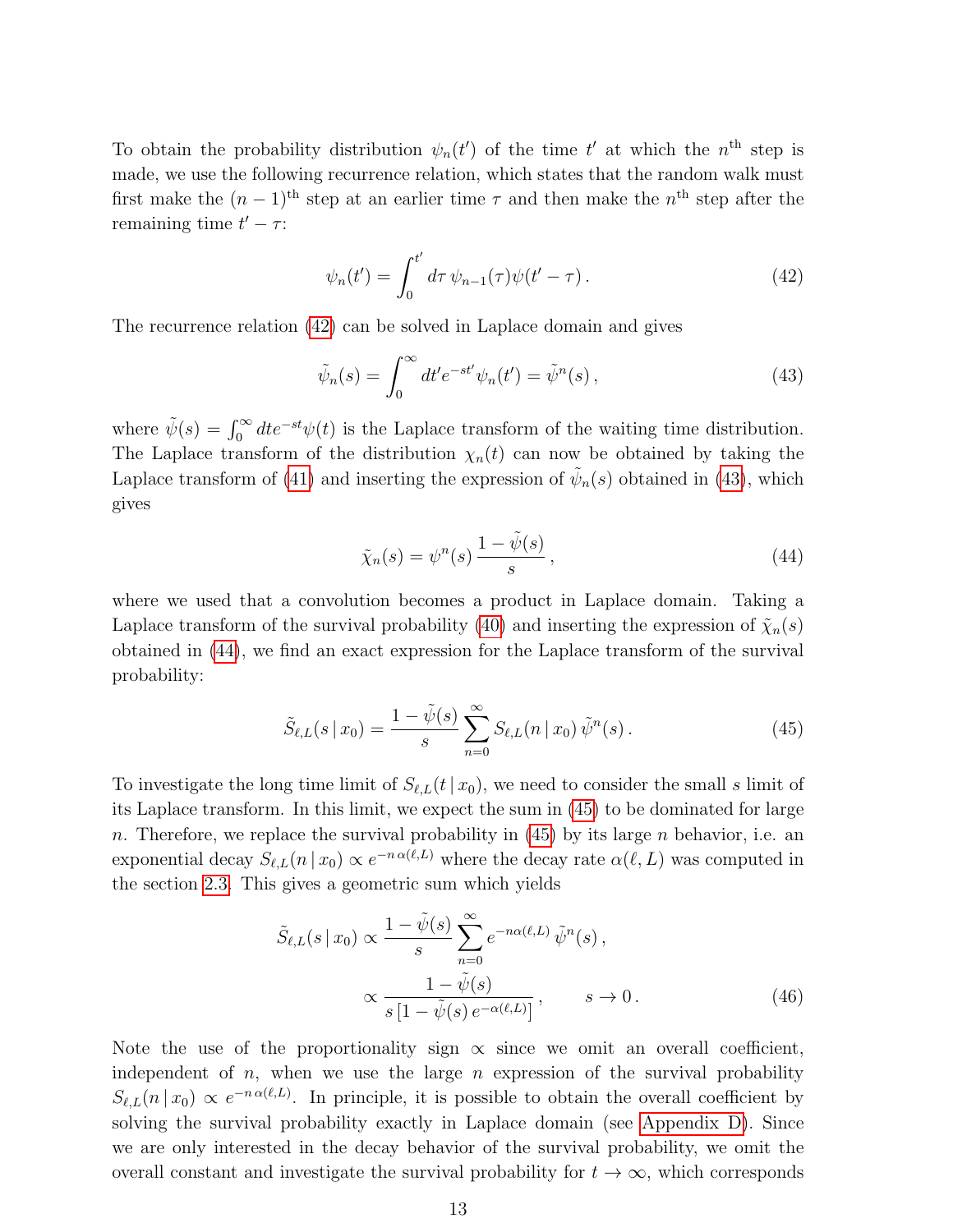to  $s \to 0$  in the Laplace transform [\(46\)](#page-12-4). Since the waiting time distribution behaves as  $\psi(t) \sim b t^{-1-\beta}$  for large t, we have that the non-analytical part of its Laplace transform behaves as  $s^{\beta}$  for  $s \to 0$ . Consequently, by inserting this result in [\(46\)](#page-12-4) and by applying Tauberian theorem, it tells us that the survival probability decays algebraically for  $t \to \infty$  as

<span id="page-13-0"></span>
$$
S_{\ell,L}(t \,|\, x_0) \propto t^{-\beta} \,, \qquad t \to \infty \,. \tag{47}
$$

Note that this expression is true for all  $\beta > 0$ . In particular, in the case when  $\beta$  is an integer, the small s behavior of the Laplace transform of the waiting time distribution remains non-analytic as it will contain terms of the form  $\ln(s) s^{\beta}$ , which ensure that the result [\(47\)](#page-13-0) remains valid for all  $\beta > 0$ . We observe that the exponent in (47) is independent of the trap length  $\ell$  and their distances L. The signature of  $\ell$  and L can probably be found in the overall coefficient.

### 3.2. Mean first-passage time

To obtain the mean first-passage time, we can in principle extend the differential equations obtained in section [2.1](#page-2-3) to the CTRW formalism [\[33,](#page-27-5) [34\]](#page-27-6) (see [Appendix D\)](#page-24-0). Alternatively, we can perform a direct computation based on the discrete-time random walk in the following way. The first-passage being an arrival event, the mean firstpassage time  $\langle T_{\ell,L}(x_0)\rangle$ <sub>CTRW</sub> can be obtained by summing the first-passage distribution  $f_{\ell,L}(n | x_0)$  of the n<sup>th</sup> step with the time distribution  $\psi_n(t)$  and averaging over time, which gives

<span id="page-13-1"></span>
$$
\langle T_{\ell,L}(x_0) \rangle_{\text{CTRW}} = \int_0^\infty dt \, t \sum_{n=1}^\infty f_{\ell,L}(n \mid x_0) \psi_n(t) \,, \tag{48}
$$

where the first-passage distribution  $f_{\ell,L}(n | x_0)$  is related to the survival probability discussed in section [2.1](#page-2-3) through the relation  $f_{\ell,L}(n | x_0) = S_{\ell,L}(n - 1 | x_0) - S_{\ell,L}(n | x_0).$ By switching the order of the sum and the integral in [\(48\)](#page-13-1), we obtain

<span id="page-13-2"></span>
$$
\langle T_{\ell,L}(x_0) \rangle_{\text{CTRW}} = \sum_{n=1}^{\infty} f_{\ell,L}(n \mid x_0) \int_0^{\infty} dt \, t \, \psi_n(t) ,
$$

$$
= \langle \tau \rangle \sum_{n=1}^{\infty} n f_{\ell,L}(n \mid x_0) = \langle \tau \rangle \langle T_{\ell,L}(x_0) \rangle , \tag{49}
$$

where we used that  $\int_0^\infty dt \, t \psi_n(t) = n \langle \tau \rangle$  where  $\langle \tau \rangle$  is the mean waiting time before each jump  $\langle \tau \rangle = \int_0^\infty dt \, \psi(t)$ , and where we recognised that the last sum is simply the mean first-passage time  $\langle T_{\ell,L}(x_0)\rangle$  of the discrete-time model. The mean waiting time  $\langle \tau \rangle$  for the heavy-tailed distribution [\(39\)](#page-11-4) is finite when  $\beta > 1$  and infinite when  $\beta \leq 1$ . Therefore, by using the expression of  $\langle T_{\ell,L}(x_0)\rangle$  in [\(25\)](#page-7-3), the mean first-passage time for this CTRW is given for  $\beta > 1$  by

$$
\langle T_{\ell,L}(x_0) \rangle_{\text{CTRW}} = \langle \tau \rangle + \frac{\langle \tau \rangle (L - x_0) x_0}{\sigma^2} + \frac{\langle \tau \rangle L}{\sqrt{2} \sigma} \coth\left(\frac{\ell}{\sqrt{2} \sigma}\right), \quad 0 \le x_0 \le L, \quad (50)
$$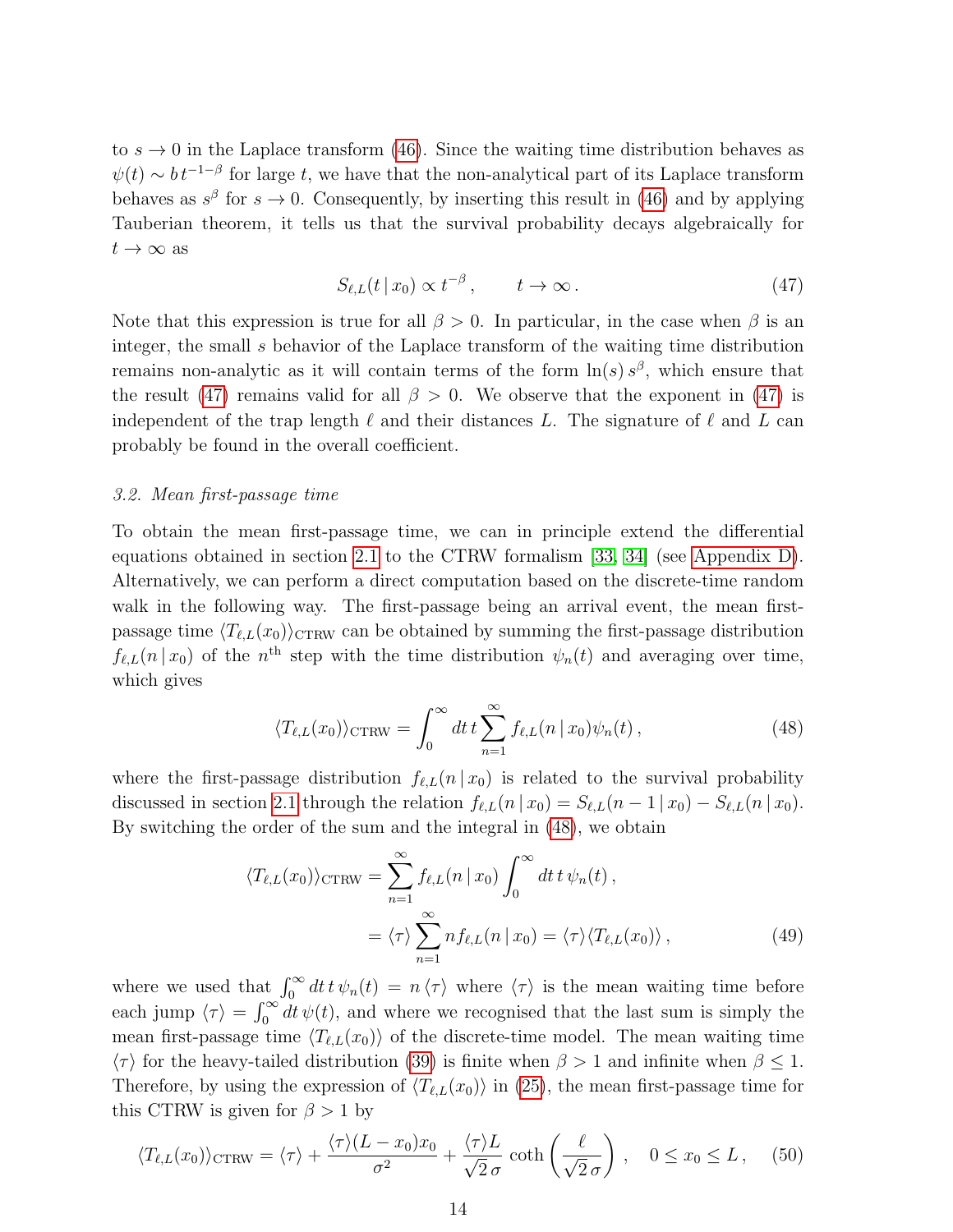and  $\langle T_{\ell,L}(x_0)\rangle$ <sub>CTRW</sub> =  $+\infty$  when  $0 < \beta \leq 1$ . For the mean first-passage time, the continuous-time extension is merely a change of scale with respect to the number of steps when the mean waiting time  $\langle \tau \rangle$  is finite.

### <span id="page-14-0"></span>4. Diffusive limits of the discrete-time model

In this section, we derive the diffusive limit of the discrete-time random walk model presented in section [2](#page-2-1) in the assumption that the jump distribution  $f(\eta)$  is symmetric and has a finite variance  $\sigma^2 = \int_{-\infty}^{\infty} d\eta f(\eta) \eta^2$ . To do so, we denote  $\tau$  the time taken to perform a single jump and we consider the usual diffusive limit  $\sigma \to 0$  with  $\tau \to 0$  while keeping the ratio  $\sigma^2/\tau$  fixed. We show that two diffusive limits are possible depending on the scaling chosen for the length of the traps:

- (i) letting the length of the traps  $\ell$  tend to zero while keeping  $\ell/\tau$  fixed and maintaining the distance  $L$  between the traps finite, which yields to diffusion with periodically distributed point absorbers represented by Dirac delta functions,
- (ii) letting both the length of the traps  $\ell$  and the distance between the traps L tend to zero while keeping the ratio  $\ell/(\tau L)$  fixed, which yields to diffusion with uniform absorption on the real line.

We derive the two diffusive limits in the subsequent paragraphs.

### 4.1. Diffusion with periodically distributed point absorbers

In this section, we consider the diffusive limit

$$
\sigma \to 0, \quad \tau \to 0, \quad \ell \to 0, \quad \text{with} \quad D := \frac{\sigma^2}{2\tau}, \quad \beta := \frac{\ell}{\tau} \quad \text{fixed}, \tag{51}
$$

where D is the diffusion coefficient and  $\beta$  is the absorption rate. Note that in this limit the length of the trap is much smaller than the typical step size as it is of order  $\ell = O(\sigma^2)$ , for  $\sigma \to 0$ . From the Markov rule [\(1\)](#page-1-0), the backward equation for the survival probability  $S_{\ell,L}(n | x)$  writes in the position space:

<span id="page-14-2"></span><span id="page-14-1"></span>
$$
S_{\ell,L}(n \mid x) = \sum_{m = -\infty}^{\infty} \int_{m(L+\ell)-x}^{m(L+\ell)+L-x} d\eta \, S_{\ell,L}(n-1 \mid x+\eta) f(\eta) \,, \tag{52}
$$

where the sum over  $m$  arises from the fact that the random walk can jump to any of the intervals in figure [1.](#page-2-0) To derive the diffusive limit, we expand the survival probability in the right-hand side to second order in  $\eta$  which gives

$$
S_{\ell,L}(n \mid x) \sim S_{\ell,L}(n-1 \mid x) \left[ \sum_{m=-\infty}^{\infty} \int_{m(L+\ell)-x}^{m(L+\ell)+L-x} d\eta f(\eta) \right] + \frac{1}{2} \partial_{xx} S_{\ell,L}(n-1 \mid x) \left[ \sum_{m=-\infty}^{\infty} \int_{m(L+\ell)-x}^{m(L+\ell)+L-x} d\eta \, \eta^2 f(\eta) \right],
$$
\n(53)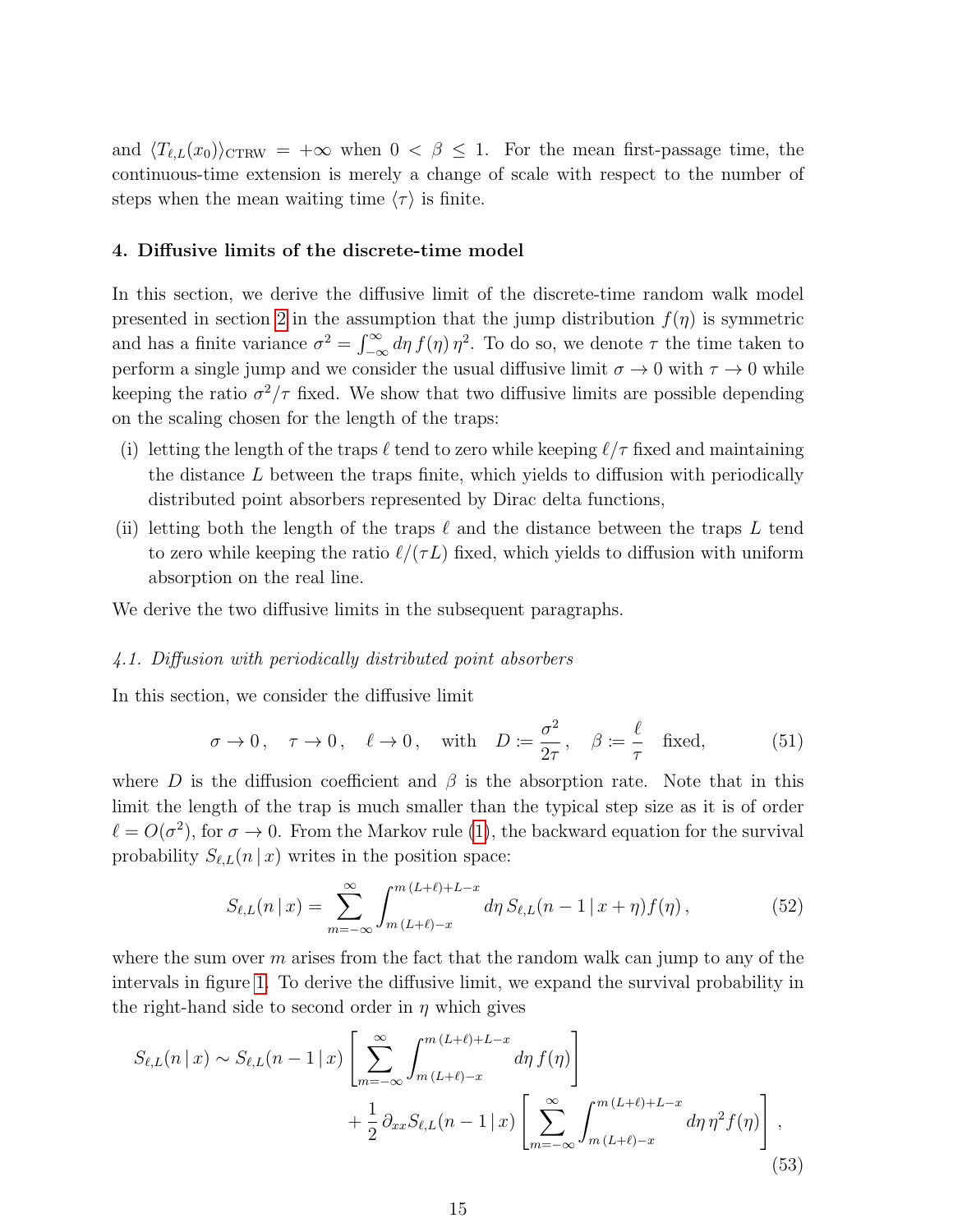where we used that the jump distribution is symmetric to cancel the linear term. In the limit of small  $\ell$ , the first term in brackets becomes

$$
\sum_{m=-\infty}^{\infty} \int_{m(L+\ell)-x}^{m(L+\ell)+L-x} d\eta f(\eta) \sim 1 - \sum_{m=-\infty}^{\infty} \int_{m(L+\ell)-x-\ell}^{m(L+\ell)-x} d\eta f(\eta),
$$
  

$$
\sim 1 - \ell \sum_{m=-\infty}^{\infty} f(m L - x),
$$
  

$$
\sim 1 - \ell \sum_{m=-\infty}^{\infty} \delta(m L - x), \quad \ell \to 0,
$$
 (54)

where we used the normalisation  $\int_{-\infty}^{\infty} d\eta f(\eta) = 1$  in the first line, the fact that  $\ell$  is small in the second line, and that the jump distribution tends to a Dirac delta function in the diffusive limit, as the standard deviation  $\sigma$  of the distribution  $f(\eta)$  is taken to go to zero, in the third line. The term in the second bracket simply tends towards the variance of the jump distribution in the limit of small  $\ell$ :

<span id="page-15-2"></span><span id="page-15-1"></span><span id="page-15-0"></span>
$$
\sum_{m=-\infty}^{\infty} \int_{m(L+\ell)-x}^{m(L+\ell)+L-x} d\eta \, \eta^2 f(\eta) \sim \sigma^2 \,, \quad \ell \to 0 \,, \tag{55}
$$

as we can neglect the  $\ell$  dependence in the limits of integration. Inserting the expansions of the two terms in brackets  $(54)$  and  $(55)$ , and going from the number of steps n to a continuous time  $t$ , we find the diffusion equation with periodically distributed point absorbers

$$
\partial_t S_{\beta}(t | \theta) = D \partial_{xx} S_{\beta}(t | x) - \beta \sum_{m=-\infty}^{\infty} \delta(x - m L) S_{\beta}(t | x), \qquad (56)
$$

where D and  $\beta$  are the diffusion coefficient and absorption rate respectively. In the remaining of this section, we derive the survival probability and the mean first-passage time of this diffusive limit.

4.1.1. Survival probability As in section [2.1,](#page-2-3) it is convenient to map the periodic structure of the diffusion equation [\(56\)](#page-15-0) to a circular geometry of perimeter  $L$ . By performing a change of coordinate  $\theta = 2\pi x/L$  in the diffusion equation [\(56\)](#page-15-0), we find that the survival probability  $S_{\beta_a}(t | \theta)$  of a diffusive particle on the circle starting at  $\theta$ in the presence of a trap located at  $\theta = 0$  satisfies the equation

$$
\partial_t S_{\beta_a}(t \,|\, \theta) = D_a \, \partial_{\theta \theta} S_{\beta_a}(t \,|\, \theta) - \beta_a \, \delta(\theta) S_{\beta_a}(t \,|\, \theta) \,, \quad 0 \le \theta < 2\pi \,, \tag{57}
$$

with the initial condition  $S(t = 0 | \theta) = 1$  for  $\theta \in ]0, 2\pi[$  and where  $D_a$  and  $\beta_a$  are the angular diffusion coefficient and absorption rate given by

<span id="page-15-4"></span><span id="page-15-3"></span>
$$
D_a := \frac{4\pi^2 D}{L^2}, \quad \beta_a := \frac{2\pi\beta}{L},\tag{58}
$$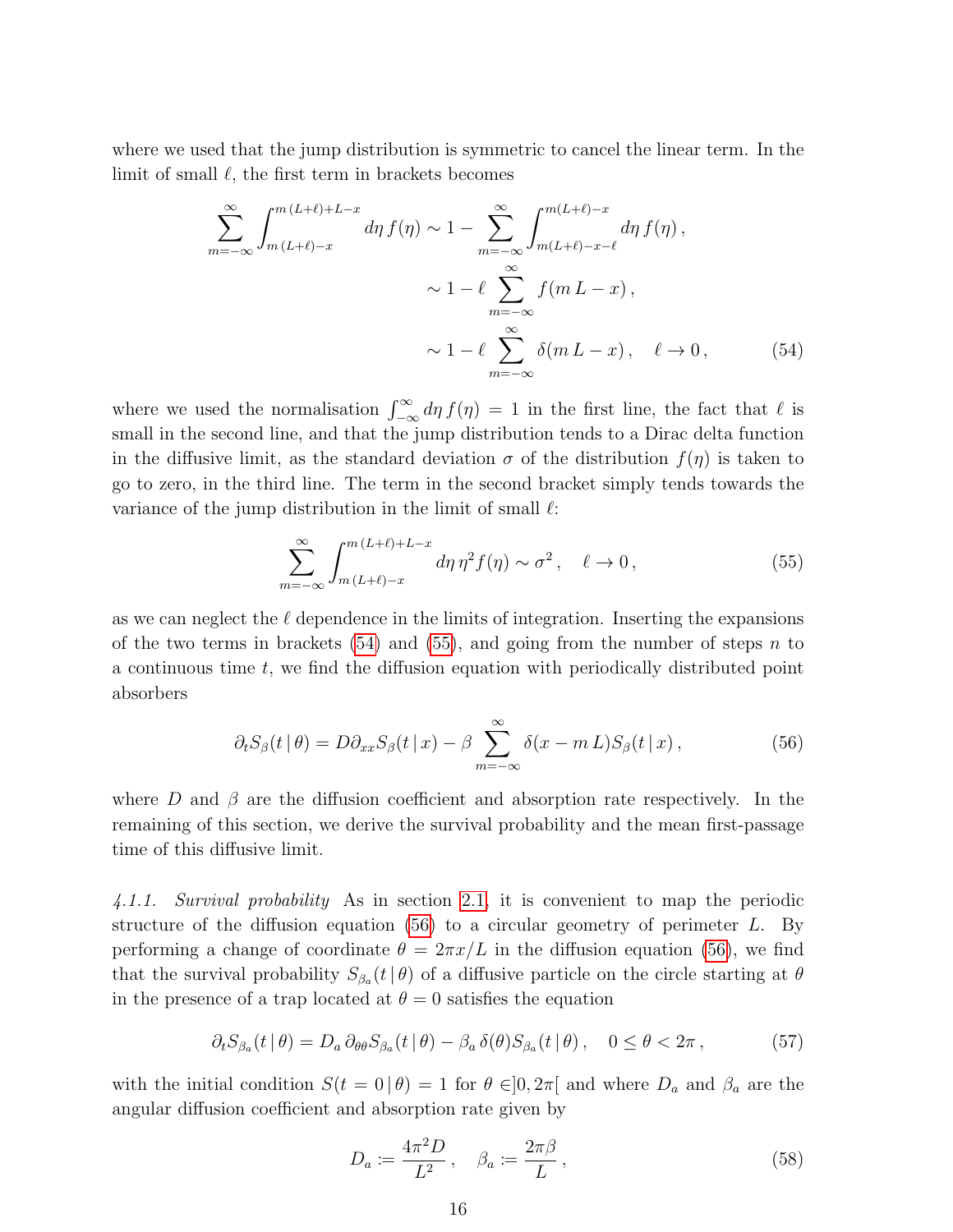where the subscript a stands for "angular" diffusion coefficient and absorption rate. Note that the dimensions of  $D_a$  and  $\beta_a$  are both inverse time. To solve the equation [\(57\)](#page-15-3), it is convenient to consider it in the Laplace domain in which it reads

$$
s\,\tilde{S}_{\beta_a}(s\,|\,\theta) - 1 = D_a \partial_{\theta\theta} \tilde{S}_{\beta_a}(s\,|\,\theta) - \beta_a \delta(\theta)\,\tilde{S}_{\beta_a}(s\,|\,\theta)\,, \quad 0 \le \theta < 2\pi\,,\tag{59}
$$

where we used that  $\int_0^\infty dt e^{-st} \partial_t S_{\beta_a}(t | \theta) = s \tilde{S}_{\beta_a}(s | \theta) - 1$  by integration by parts and by using the initial condition  $S(t = 0 | \theta) = 1$ . To make the equation [\(59\)](#page-16-0) homogeneous, we shift the solution by  $\tilde{S}_{\beta_a}(s \mid \theta) = \frac{1}{s} + U_{\beta_a}(s \mid \theta)$  which gives

$$
s U_{\beta_a}(s | \theta) = D_a \partial_{\theta \theta} U_{\beta_a}(s | \theta) - \beta_a \delta(\theta) \left(\frac{1}{s} + U_{\beta_a}(s | \theta)\right), \quad 0 \le \theta < 2\pi.
$$
 (60)

We now solve the equation [\(60\)](#page-16-1) on the interval  $[0, 2\pi]$  where the Dirac delta is absent to find the general solution

$$
U_{\beta_a}(s \mid \theta) = A(s, \beta_a) e^{-\sqrt{s/D_a} \theta} + B(s, \beta_a) e^{\sqrt{s/D_a} \theta}.
$$
 (61)

The integration constants are found by imposing periodic boundary conditions on the solution

<span id="page-16-3"></span><span id="page-16-2"></span><span id="page-16-1"></span><span id="page-16-0"></span>
$$
U_{\beta_a}(s \,|\, 0) = U_{\beta_a}(s \,|\, 2\pi) \,,\tag{62a}
$$

along with the discontinuity of its derivative obtained by integrating the equation [\(60\)](#page-16-1) on an infinitesimal interval around  $\theta = 0$ :

$$
D_a[\partial_\theta U_{\beta_a}(s \mid 0) - \partial_\theta U_{\beta_a}(s \mid 2\pi)] = \beta_a \left(\frac{1}{s} + U_{\beta_a}(s \mid 0)\right),\tag{62b}
$$

which gives

$$
A(s,\beta_a) = -\frac{\beta_a}{2s \left[2\sqrt{sD_a}\sinh(\pi\sqrt{s/D_a}) + \beta_a\cosh(\pi\sqrt{s/D_a})\right]}e^{\pi\sqrt{s/D_a}},\tag{63a}
$$

$$
B(s,\beta_a) = -\frac{\beta_a}{2s \left[2\sqrt{sD_a}\sinh(\pi\sqrt{s/D_a}) + \beta_a\cosh(\pi\sqrt{s/D_a})\right]}e^{-\pi\sqrt{s/D_a}}.\tag{63b}
$$

Plugging back the integration constants [\(63\)](#page-16-2) into the general solution [\(61\)](#page-16-3) we find

$$
U_{\beta_a}(s | \theta) = -\frac{\beta_a \cosh[\sqrt{s/D_a}(\pi - \theta)]}{s \left[2\sqrt{sD_a} \sinh(\pi \sqrt{s/D_a}) + \beta_a \cosh(\pi \sqrt{s/D_a})\right]},
$$
(64)

which in terms of the Laplace transform of the survival probability gives

<span id="page-16-4"></span>
$$
\tilde{S}_{\beta_a}(s \mid \theta) = \frac{1}{s} \left( 1 - \frac{\beta_a \cosh[\sqrt{s/D_a}(\pi - \theta)]}{2\sqrt{sD_a} \sinh(\pi \sqrt{s/D_a}) + \beta_a \cosh(\pi \sqrt{s/D_a})} \right). \tag{65}
$$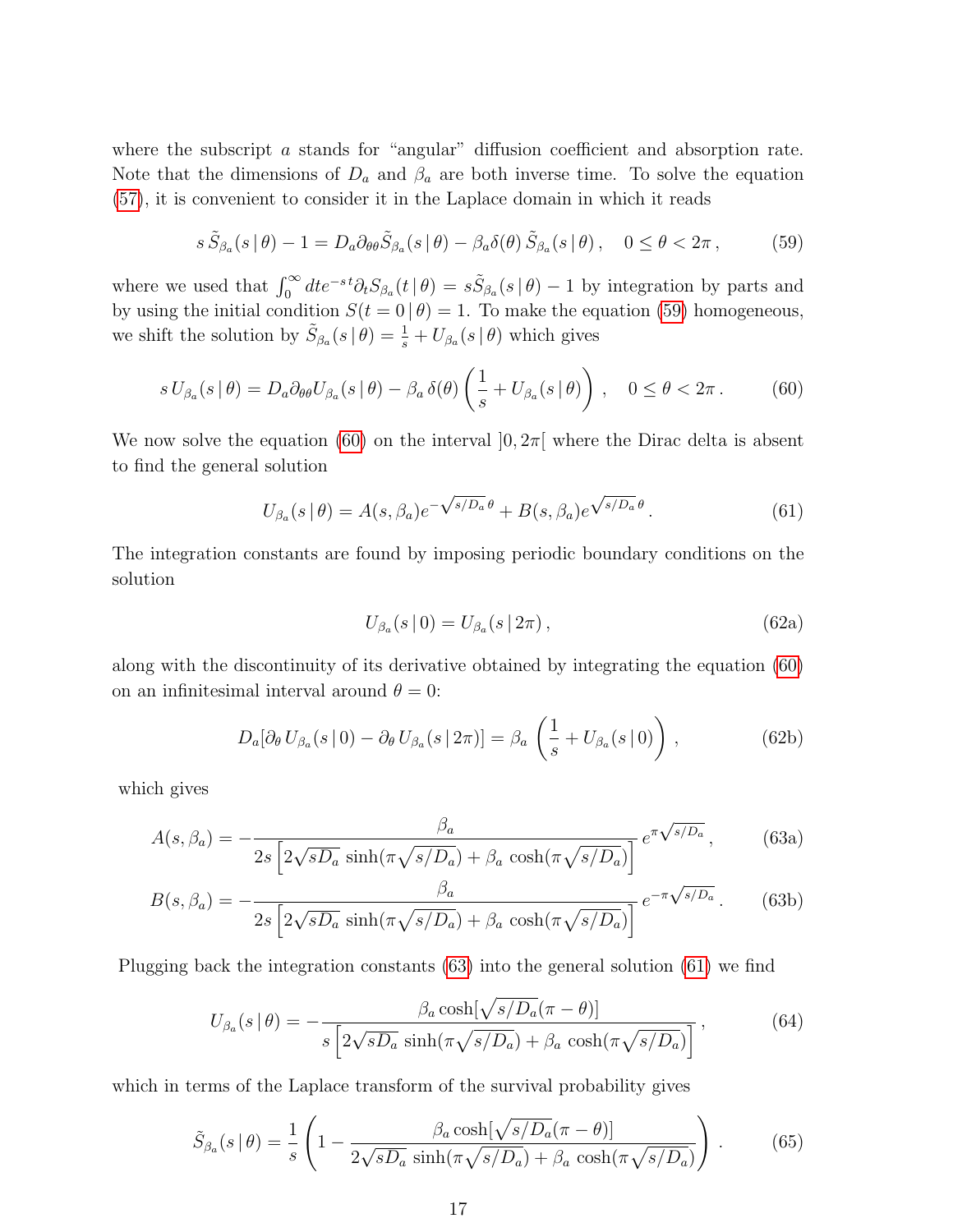This Laplace transform seems difficult to invert for arbitrary  $t$ . Nevertheless, we can study the long time limit, similarly to the discrete case in section [2.3,](#page-8-2) where we expect an exponential decay of the survival probability. We wish to determine the decay rate  $\alpha(\beta, L)$  defined by

$$
\alpha(\beta, L) := \lim_{t \to \infty} -\frac{\ln S_{\beta, L}(t \mid x_0)}{t} \,. \tag{66}
$$

This rate can be obtained by inspecting the behavior of the survival probability [\(65\)](#page-16-4) for  $s < 0$ : as we expect the survival probability to decay like  $S_{\beta,L}(t | x_0) \propto e^{-\alpha(\beta,L)t}$ , the Laplace transform will diverge as  $\tilde{S}_{\beta,L}(s \mid x_0) \propto \frac{1}{s+\alpha(}$  $\frac{1}{s+\alpha(\beta,L)}$  for  $s \to -\alpha(\beta,L) < 0$ . It is clear by examining [\(65\)](#page-16-4) that  $-\alpha(\beta, L)$  can be identified as the first negative zero of the denominator in [\(65\)](#page-16-4). Setting the denominator to zero and going back to the initial coordinates x,  $\beta$ , D and L, we find that  $\alpha(\beta, L)$  satisfies the transcendental equation

<span id="page-17-0"></span>
$$
\cot\left(\frac{L}{2}\sqrt{\frac{\alpha(\beta,L)}{D}}\right) = \frac{2\sqrt{\alpha(\beta,L)D}}{\beta},\tag{67}
$$

where we have used the relations [\(58\)](#page-15-4). Note that the equation [\(67\)](#page-17-0) can also be derived directly from the discrete result as we show in [Appendix E.](#page-25-0) From the transcendental equation [\(67\)](#page-17-0), we see that decay rate will take the scaling form

<span id="page-17-1"></span>
$$
\alpha(\beta, L) = \frac{D}{L^2} \mathcal{G} \left( \text{Sh} = \frac{\beta L}{D} \right), \qquad (68)
$$

where Sh is the Sherwood number and the scaling function  $\mathcal{G}(Sh)$  satisfies

$$
\cot\left(\frac{\sqrt{\mathcal{G}(\text{Sh})}}{2}\right) = \frac{2\sqrt{\mathcal{G}(\text{Sh})}}{\text{Sh}}.
$$
\n(69)

The Sherwood number Sh is a dimensionless number in fluid mechanics that represents the ratio of convective mass transfer over diffusive mass transport [\[55\]](#page-28-6). It is the direct analog of the Nusselt number in heat transfer. Even if it seems difficult to find an analytical expression of the function  $\mathcal{G}(Sh)$  for arbitrary values of Sh, we present the asymptotic behavior of  $\mathcal{G}(Sh)$  for  $Sh \to 0$  and  $Sh \to \infty$  in the remaining of this section.

Limit of low Sherwood number In the limit  $\text{Sh} \to 0$ , we find that the solution of the transcendental equation [\(68\)](#page-17-1) is

$$
\mathcal{G}(\text{Sh}) \sim \text{Sh} - \frac{\text{Sh}^2}{12}, \quad \text{Sh} \to 0, \tag{70}
$$

where we used that  $\cot x = \frac{1}{x} - \frac{x}{3} + o(x)$ . This asymptotic expansion exhibits a similar behavior as in the discrete result [\(34\)](#page-9-0). Note that this result is also in agreement with equation  $(4.15)$  in [\[25\]](#page-27-0) where the authors consider a particle on discrete ring with absorbing sites and nearest neighbour hopping dynamics.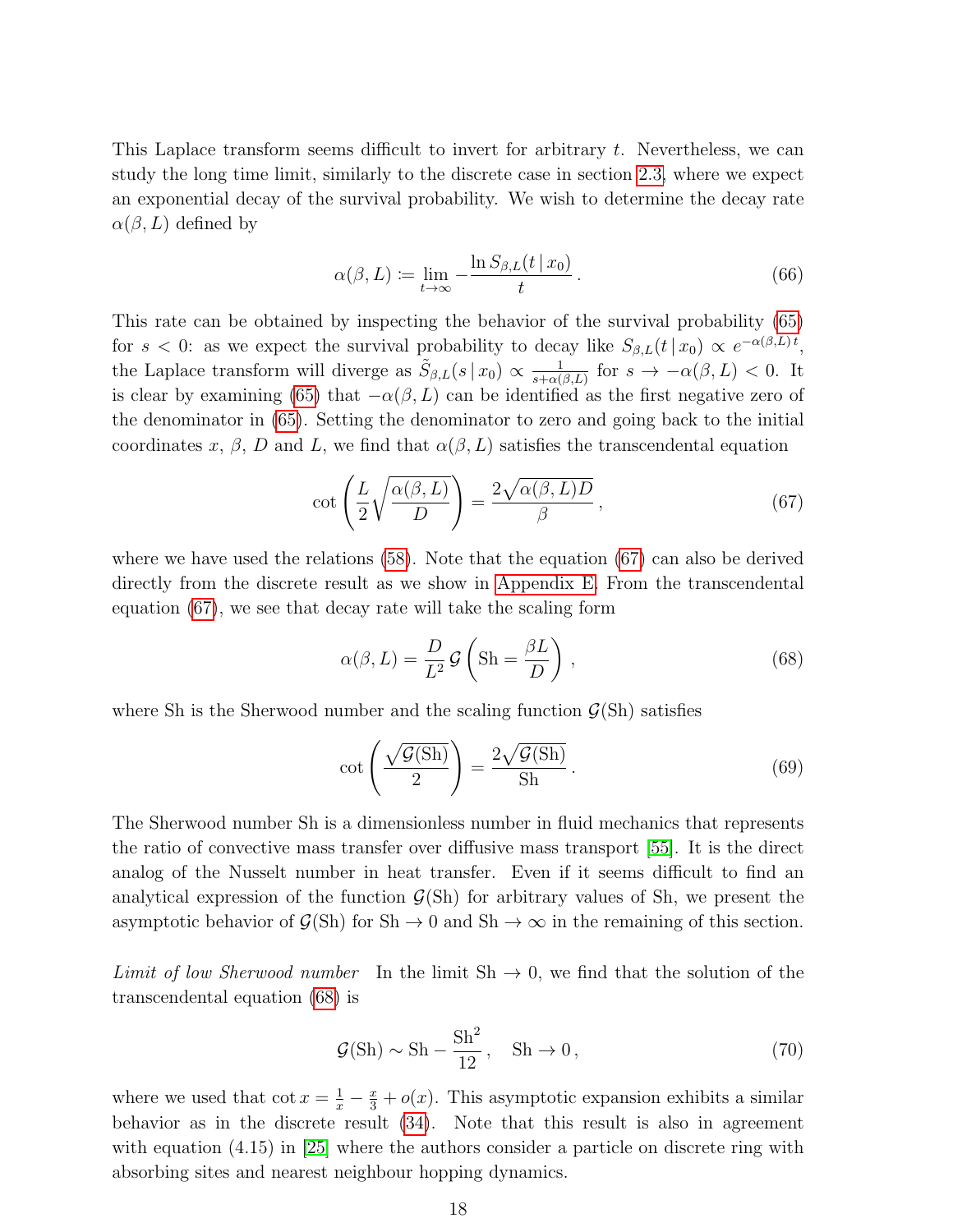

<span id="page-18-0"></span>**Figure 5.** Left panel: Scaling function  $\mathcal{G}(Sh)$  of the decay rate  $\alpha(\beta, L)$  =  $\lim_{t\to\infty}-\frac{\ln S_{\beta,L}(t|x_0)}{t}$  for a diffusive particle with periodically distributed point absorbers as a function of the Sherwood number Sh =  $\frac{\beta L}{D}$ . **Right panel:** Mean first-passage time  $\langle T_{\beta,L}(x_0) \rangle$  of a Brownian motion with periodically distributed point absorbers as a function of the initial position  $x_0$  with  $L = 1$  and  $D = 1$ . Different curves are represented as a function of the absorption rate  $\beta$ . The case  $\beta \to \infty$  corresponds to the case of a Brownian motion on an interval of length L with absorbing boundaries.

Limit of high Sherwood number In the limit Sh  $\rightarrow \infty$ , we expect the decay rate to converge to a constant. By performing a 1/Sh expansion in the transcendental equation, we find

$$
\mathcal{G}(\text{Sh}) \sim \pi^2 - \frac{8\pi^2}{\text{Sh}}, \quad \text{Sh} \to \infty, \tag{71}
$$

where we recognise the leading order term as the decay rate of the survival probability of a diffusive particle in an interval of size  $L$  with absorbing boundaries (see for instance equation 2.2.4 in [\[47\]](#page-27-12)). The exact decay rate and the asymptotic results are shown in the left panel in figure [5.](#page-18-0)

4.1.2. Mean first-passage time The mean first-passage time can be directly extracted from the Laplace transform of the survival probability [\(65\)](#page-16-4) by setting  $s = 0$  which gives

<span id="page-18-1"></span>
$$
\langle T_{\beta}(x_0) \rangle = \frac{x_0 \left( L - x_0 \right)}{2D} + \frac{L}{\beta} \,. \tag{72}
$$

This result is consistent with the discrete-time result and can be directly obtained from it as we show in [Appendix E.](#page-25-0) The mean first-passage time is displayed as a function of the initial position in the right panel in figure [5.](#page-18-0) In the expression [\(72\)](#page-18-1), we see that in the limit  $\beta \to 0$ , the mean first-passage time diverges as the traps are no more absorbing. Alternatively, in the limit  $\beta \to \infty$ , we recover the mean first-passage time for a diffusive particle in a finite interval with absorbing boundaries (see for instance 2.2.17 in [\[47\]](#page-27-12)).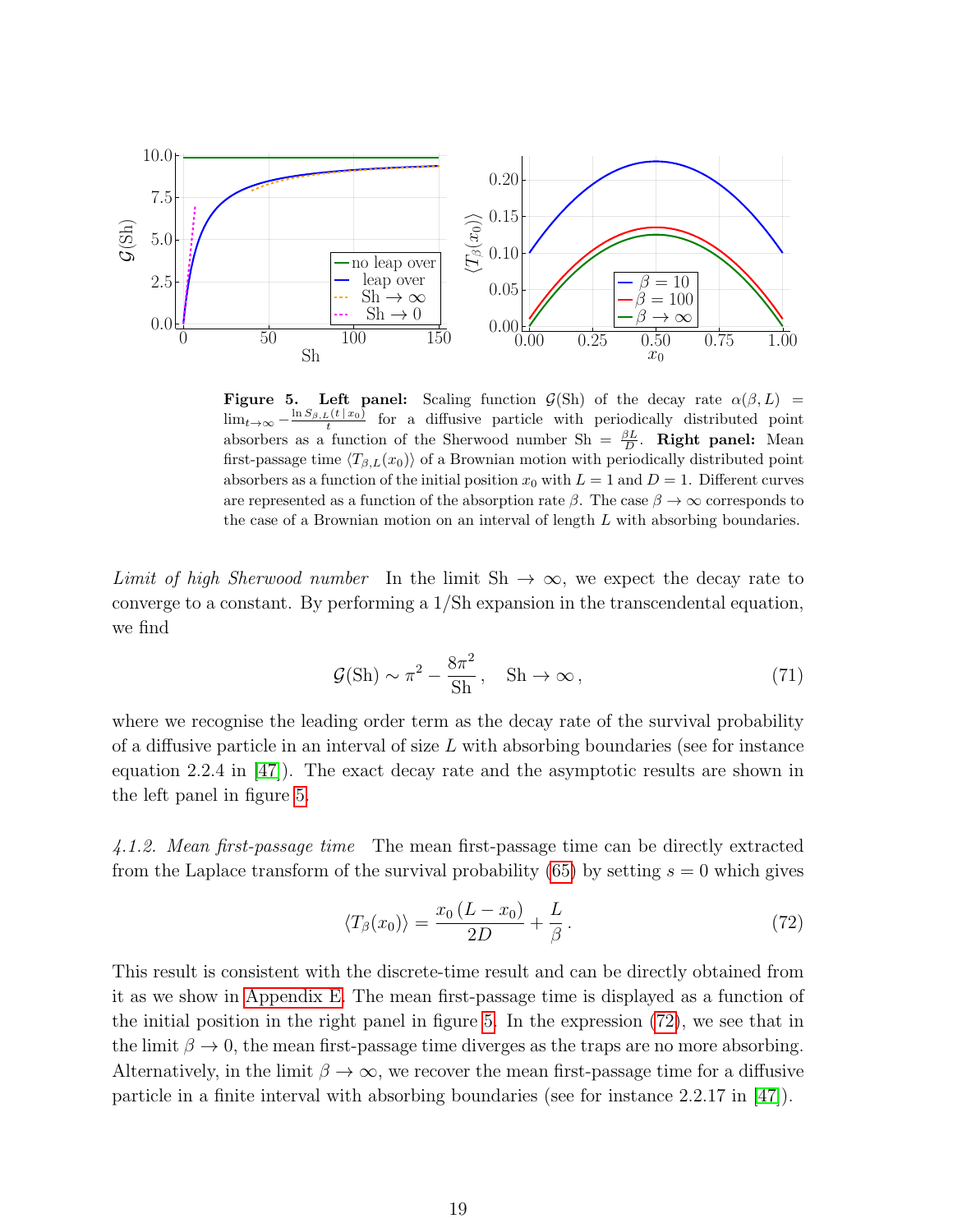### 4.2. Diffusion with uniform absorption

In this section, we consider the diffusive limit

$$
\sigma \to 0
$$
,  $\tau \to 0$ ,  $\ell \to 0$ ,  $L \to 0$ , with  $D := \frac{\sigma^2}{2\tau}$ ,  $\alpha := \frac{\ell}{\tau L}$  fixed. (73)

As in the previous section, we start from [\(52\)](#page-14-1) and perform an expansion up to second order in  $\eta$  to obtain [\(53\)](#page-14-2). In the limit of small  $\ell$  and L, the first term in brackets in (53) becomes

$$
\sum_{m=-\infty}^{\infty} \int_{m(L+\ell)+L-x}^{m(L+\ell)+L-x} d\eta f(\eta) \sim 1 - \sum_{m=-\infty}^{\infty} \int_{m(L+\ell)-x-\ell}^{m(L+\ell)-x} d\eta f(\eta),
$$
  

$$
\sim 1 - \ell \sum_{m=-\infty}^{\infty} f(m L - x),
$$
  

$$
\sim 1 - \ell \int_{-\infty}^{\infty} dm f(m L - x),
$$
  

$$
\sim 1 - \frac{\ell}{L}, \quad \ell \to 0,
$$
 (74)

where we used the normalisation  $\int_{-\infty}^{\infty} d\eta f(\eta) = 1$  in the first line, the fact that  $\ell$  is small in the second line, and that  $L$  is small in the third line. The term in the second bracket in [\(53\)](#page-14-2) tends towards the variance of the jump distribution as in the previous section. Inserting the expansions of the two terms in brackets [\(55\)](#page-15-2) and [\(74\)](#page-19-1), and going from the number of steps  $n$  to a continuous time  $t$ , we find the diffusion equation with uniform absorption on the real line:

<span id="page-19-1"></span>
$$
\partial_t S_\alpha(t \,|\, \theta) = D \partial_{xx} S_\alpha(t \,|\, x) - \alpha \, S_\alpha(t \,|\, x) \,, \tag{75}
$$

where D and  $\alpha$  are the diffusion coefficient and absorption coefficient respectively. The solution to the diffusion equation with uniform absorption on the real line with the initial condition  $S_{\alpha}(t=0|x)=1$  is simply

<span id="page-19-0"></span>
$$
S(t \mid x) = e^{-\alpha t}, \qquad \forall x \in \mathbb{R}, \tag{76}
$$

due to the fact that the absorption happens uniformly on the real line.

### 5. Summary and outlook

In this work, we studied the survival probability of a random walk leaping over finite size and periodically distributed traps. We first studied a discrete-time random walk with a double-sided exponential jump distribution, for which we could compute the mean first-passage time and the survival probability explicitly. We found that the survival probability decays exponentially with a decay rate that depends in a non-trivial way on the length of the traps. In the limit of small traps, we found that the decay rate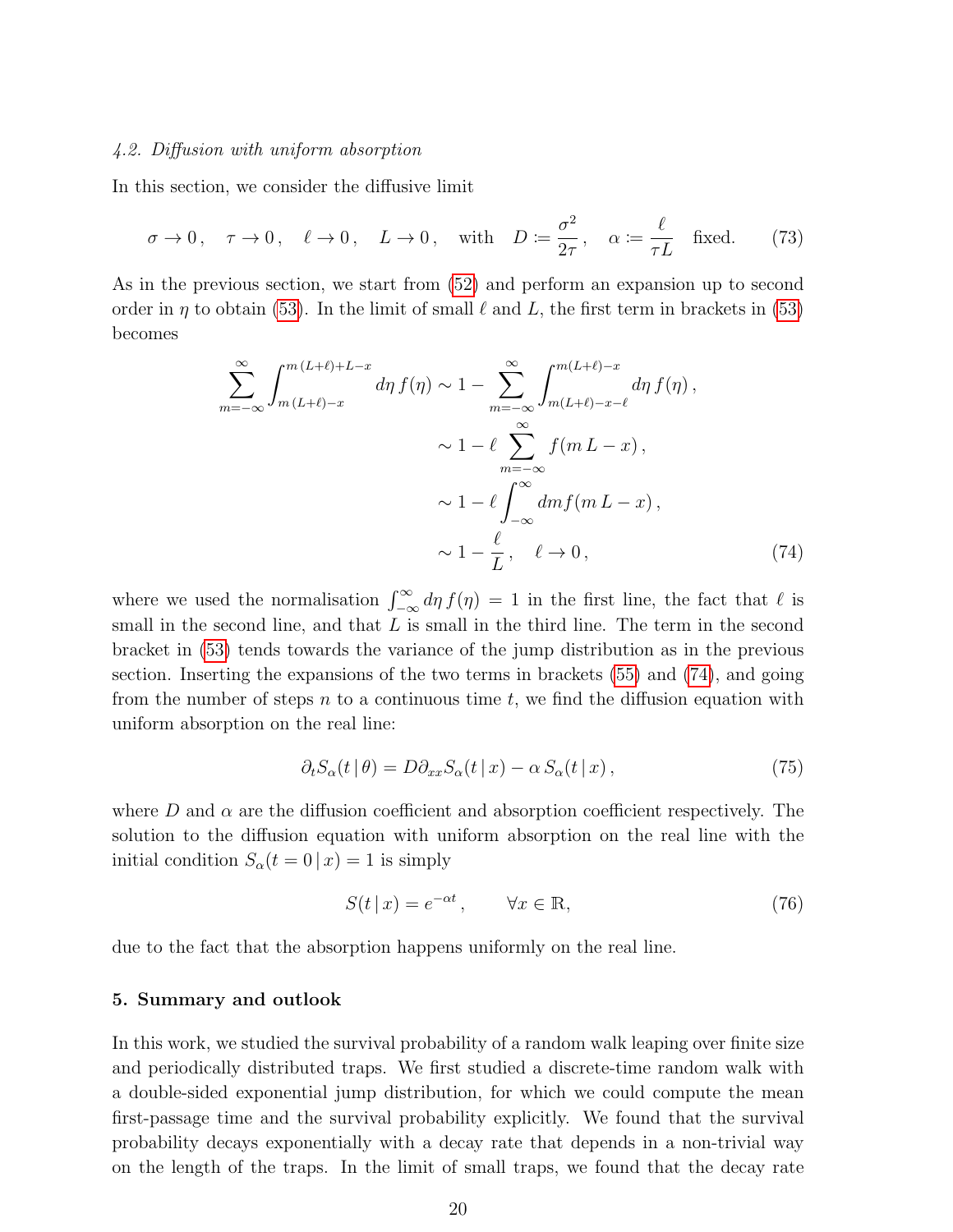tends to the ratio of the length of the traps over the distance between them, which is interestingly the same result as in classical billiard problems. We then derived the mean first-passage time and the survival probability for continuous-time random walks with a power-law waiting time distribution. For such random walks, the survival probability decays algebraically with an exponent that is independent of the length of the traps. Finally, we derived the diffusive limit of our model and showed that, depending on the scaling, we obtain either diffusion with uniform absorption, or diffusion with periodically distributed point absorbers.

Going beyond the double-sided exponential jump distribution, it would be interesting to investigate the survival probability of random walks with arbitrary jump distributions leaping over traps. It was shown here that the decay rate of the survival probability, in the limit of small traps, is given by the ratio of the length of the traps over the distance between them. We expect this result to hold for more general jump distributions. Additionally, we would like to investigate to what extent is the additional term in the mean first-passage time, induced by the traps, independent of the initial position.

Furthermore, it would be interesting to pursue further the connection with the classical billiard problems. In particular, it would be interesting to add a second trap, with a different length, and study the effect on the decay rate of the survival probability. The decay rate could possibly be given by the sum of two terms corresponding to each traps plus an "interaction" term between them, as it is the case for the classical billiard problem [\[54\]](#page-28-5). Another possible extension of this work would be to introduce disorder in location of the traps, for instance with Lévy distributed distances between the traps [\[56\]](#page-28-7). Finally, one could further develop the model by introducing moving traps that could provide a more accurate description of chemical phenomena where one has to take into account the motion of all the reactants [\[57–](#page-28-8)[59\]](#page-28-9), for instance when one species can annihilate upon collision or two chemical species combine together to form an inert product.

### Acknowledgements

BD warmly thanks Grégory Schehr and Satya N. Majumdar for fruitful comments and feedback. BD gratefully acknowledges the financial support of the Luxembourg National Research Fund (FNR) (App. ID 14548297). GP is deeply grateful to Roberto Artuso and acknowledges partial support from PRIN Research Project No. 2017S35EHN "Regular and stochastic behavior in dynamical systems" of the Italian Ministry of Education, University and Research (MIUR). Special thanks are also addressed to the summer school "Fundamental Problems in Statistical Physics XV" held in Bruneck (Italy), where this work was initiated.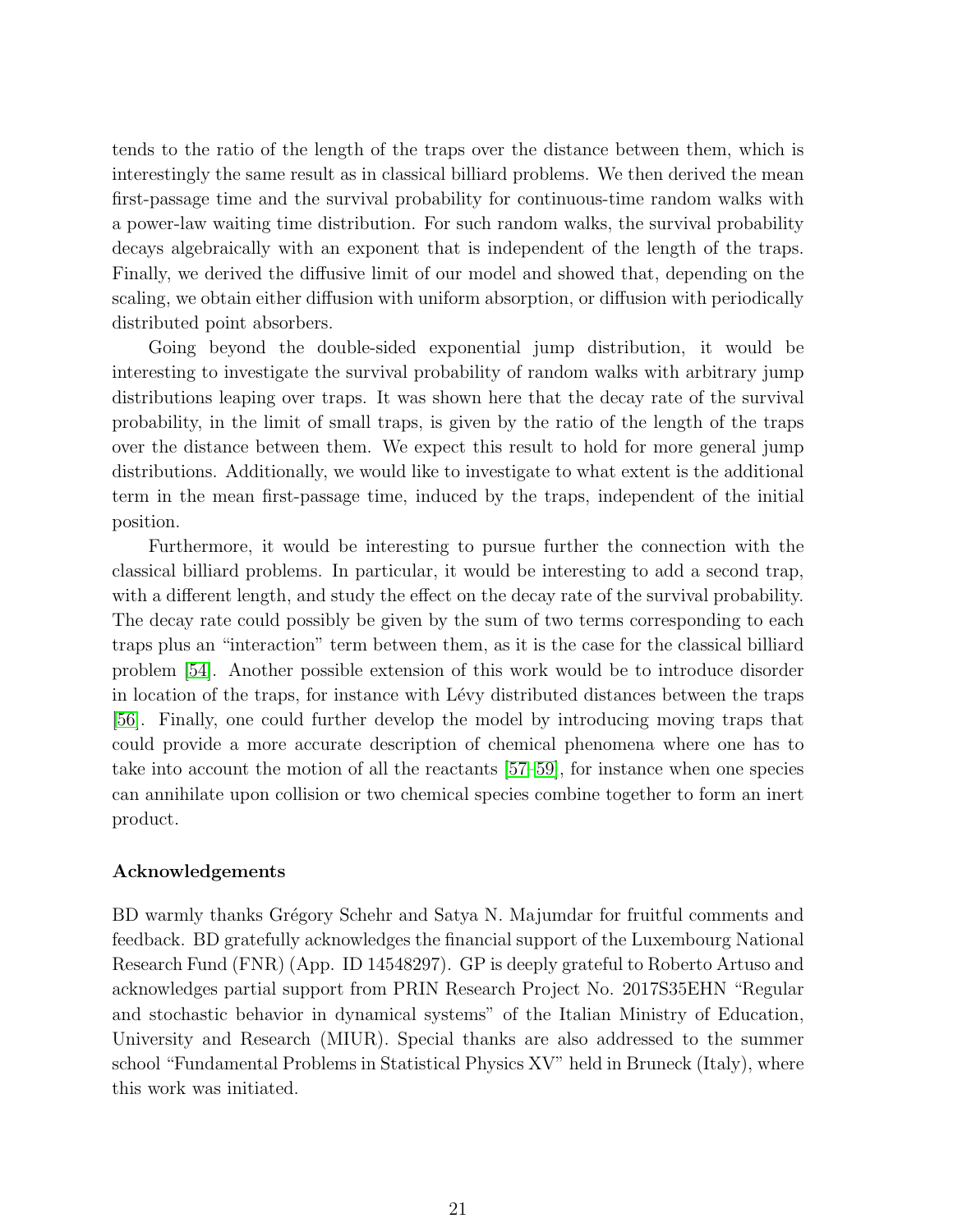# <span id="page-21-0"></span>Appendix A. Mean first-passage time for the double-sided exponential jump distribution

In this appendix, we show how to obtain the mean first-passage time [\(26\)](#page-7-0) from the generating function of the survival probability [\(17\)](#page-5-4). To do so, we need to evaluate the generating function at  $z = 1$ . We notice that the system of equations [\(18\)](#page-5-2) becomes ill-defined exactly at  $z = 1$  as the determinant [\(29\)](#page-8-3) vanishes. Given the right-hand side in [\(18\)](#page-5-2) and the fact that the matrix  $\Omega(z, \varphi)$  in [\(19\)](#page-5-5) behaves as

$$
\begin{pmatrix}\n1 & 1 & -e^{\frac{2\sqrt{2}\pi}{\sigma_a}} & -e^{-\frac{2\sqrt{2}\pi}{\sigma_a}} \\
\sqrt{1-z} & -\sqrt{1-z} & -e^{\frac{2\sqrt{2}\pi}{\sigma_a}} & e^{-\frac{2\sqrt{2}\pi}{\sigma_a}} \\
1 + \frac{\sqrt{2}(2\pi-\varphi)\sqrt{1-z}}{\sigma_a} + \frac{2(2\pi-\varphi)^2(1-z)}{\sigma_a^2} & 1 - \frac{\sqrt{2}(2\pi-\varphi)\sqrt{1-z}}{\sigma_a} + \frac{2(2\pi-\varphi)^2(1-z)}{\sigma_a^2} & -e^{\frac{\sqrt{2}(2\pi-\varphi)}{\sigma_a}} & -e^{-\frac{\sqrt{2}(2\pi-\varphi)}{\sigma_a}} \\
\sqrt{1-z} + \frac{\sqrt{2}(2\pi-\varphi)(1-z)}{\sigma_a} & -\sqrt{1-z} + \frac{\sqrt{2}(2\pi-\varphi)(1-z)}{\sigma_a} & -e^{\frac{\sqrt{2}(2\pi-\varphi)}{\sigma_a}} & e^{-\frac{\sqrt{2}(2\pi-\varphi)}{\sigma_a}}\n\end{pmatrix}
$$
\n(A.1)

when  $z \to 1$ , we seek for a solution of the form:

$$
\begin{pmatrix}\nA(z,\varphi) \\
B(z,\varphi) \\
C(z,\varphi) \\
D(z,\varphi)\n\end{pmatrix}\n\sim\n\begin{pmatrix}\n\frac{a_1}{1-z} + \frac{a_2}{\sqrt{1-z}} + a_3 \\
\frac{b_1}{1-z} + \frac{b_2}{\sqrt{1-z}} + b_3 \\
c_1 \\
d_1\n\end{pmatrix}, \quad z \to 1,
$$
\n(A.2)

where  $a_1, a_2, a_3, b_1, b_2, b_3, c_1$  and  $d_1$  are coefficient to be determined. We solve the system at orders  $O[(1-z)^{-1}]$ ,  $O[(1-z)^{-1/2}]$  and  $O(1)$ .

*Order*  $O[(1-z)^{-1}]$  At this order, the only non-trivial equation to solve is:

<span id="page-21-3"></span><span id="page-21-1"></span>
$$
a_1 + b_1 = -1.
$$
 (A.3)

*Order*  $O[(1-z)^{-1/2}]$  At this order, the non-trivial equations to solve are:

<span id="page-21-2"></span>
$$
a_2 + b_2 = 0, \t\t (A.4a)
$$

$$
a_1 - b_1 = 0. \t\t (A.4b)
$$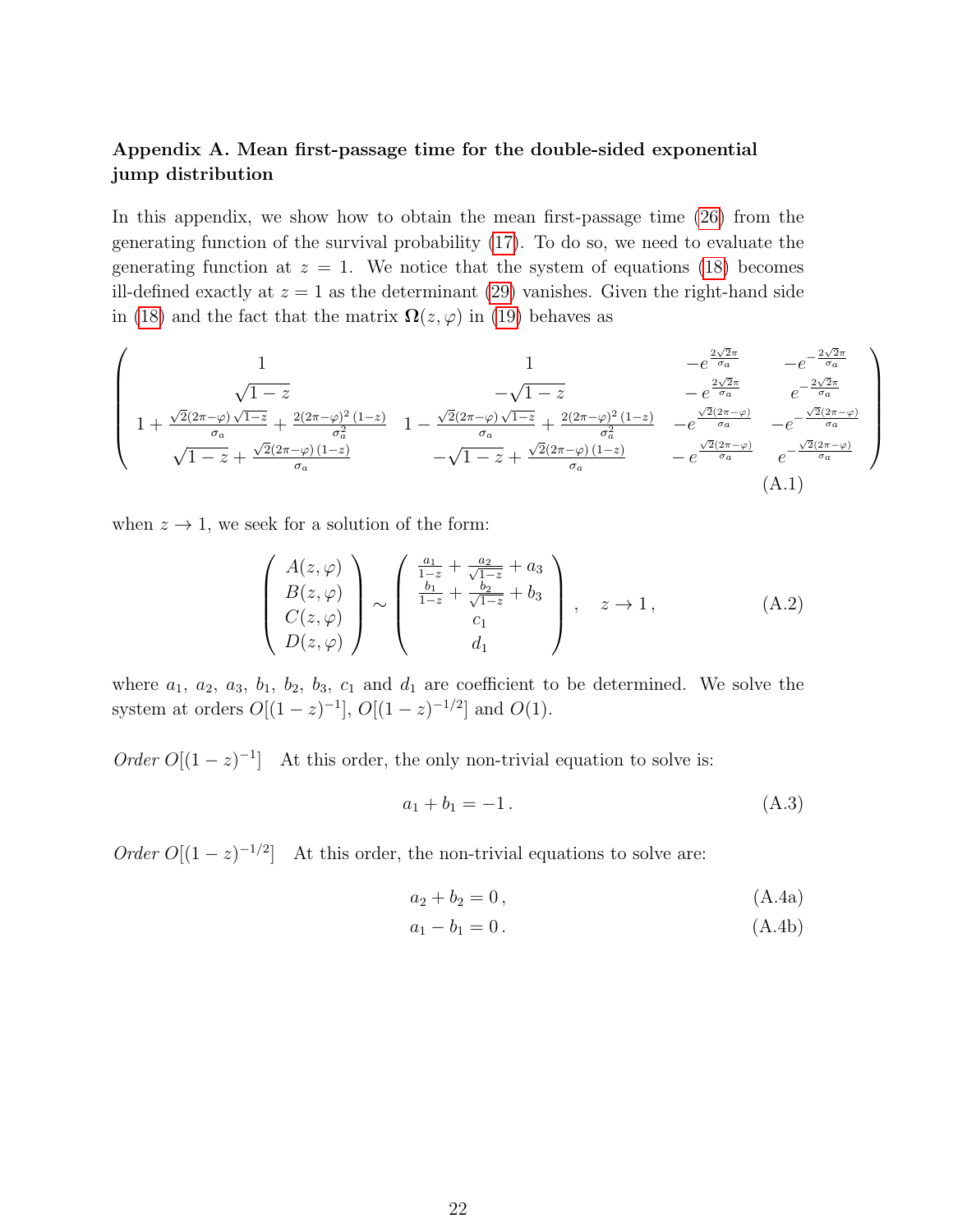Order  $O(1)$  At this order, the non-trivial equations to solve are:

$$
a_3 + b_3 - e^{\frac{2\sqrt{2}\pi}{\sigma_a}} c_1 - e^{-\frac{2\sqrt{2}\pi}{\sigma_a}} d_1 = 0, \quad \text{(A.5a)}
$$

<span id="page-22-1"></span>
$$
a_2 - b_2 - e^{\frac{2\sqrt{2}\pi}{\sigma_a}} c_1 + e^{-\frac{2\sqrt{2}\pi}{\sigma_a}} d_1 = 0, \quad \text{(A.5b)}
$$

$$
a_3 + \frac{\sqrt{2}(2\pi - \varphi)}{\sigma_a} a_2 + \frac{2(2\pi - \varphi)^2}{\sigma_a^2} a_1 + b_3 - \frac{\sqrt{2}(2\pi - \varphi)}{\sigma_a} b_2 + \frac{2(2\pi - \varphi)^2}{\sigma_a^2} b_1 - e^{\frac{\sqrt{2}(2\pi - \varphi)}{\sigma_a}} c_1 - e^{-\frac{\sqrt{2}(2\pi - \varphi)}{\sigma_a}} d_1 = 0, \quad (A.5c)
$$

$$
a_2 - b_2 + \frac{\sqrt{2}(2\pi - \varphi)}{\sigma_a} a_1 + \frac{\sqrt{2}(2\pi - \varphi)}{\sigma_a} b_1 - e^{\frac{\sqrt{2}(2\pi - \varphi)}{\sigma_a}} c_1 + e^{-\frac{\sqrt{2}(2\pi - \varphi)}{\sigma_a}} d_1 = 0. \quad (A.5d)
$$

Combining the equations  $(A.3)$ ,  $(A.4)$  and  $(A.5)$ , we find

$$
a_1 = b_1 = -\frac{1}{\sigma_a^2}, \tag{A.6a}
$$

$$
a_2 = -b_2 = \frac{2\pi - \varphi}{2\sigma_a^2},
$$
\n(A.6b)

$$
a_3 + b_3 = \frac{(2\pi - \varphi)}{\sqrt{2}\sigma_a} \coth\left(\frac{\varphi}{\sqrt{2}\sigma_a}\right),\tag{A.6c}
$$

$$
c_1 = \frac{2\pi - \varphi}{2\sigma_a e^{\frac{2\sqrt{2}\pi}{\sigma_a}}} \left[ \frac{1}{\sqrt{2}} \coth\left(\frac{\varphi}{\sqrt{2}\sigma_a}\right) + \frac{1}{\sigma_a} \right],
$$
 (A.6d)

<span id="page-22-2"></span>
$$
d_1 = \frac{(2\pi - \varphi) e^{\frac{2\sqrt{2\pi}}{\sigma_a}}}{2\sigma_a} \left[ \frac{1}{\sqrt{2}} \coth\left(\frac{\varphi}{\sqrt{2}\sigma_a}\right) - \frac{1}{\sigma_a} \right].
$$
 (A.6e)

Inserting the expansion of the integration coefficients [\(A.2\)](#page-21-3) in the generating function [\(17\)](#page-5-4) and expanding to appropriate order, we get

$$
q_{\varphi}(z,\theta) \sim \begin{cases} \frac{1+a_1+b_1}{1-z} + \frac{a_2+b_2+\theta(a_1-b_1)}{\sqrt{1-z}} + \frac{a_1+b_1}{2}\theta^2 + (a_2-b_2)\theta + a_3 + b_3, & 0 \le \theta \le 2\pi - \varphi, \\ c_1 e^{\theta} + d_1 e^{-\theta}, & 2\pi - \varphi < \theta < 2\pi, \\ 0.7, & (A.7) \end{cases}
$$

for  $z \to 1$ . Inserting the solution for the integration constants [\(A.6\)](#page-22-2), we find:

$$
q_{\varphi}(z,\theta) \sim \begin{cases} -\frac{\theta^2}{\sigma_a^2} + \frac{\theta(2\pi - \varphi)}{\sigma_a^2} + \frac{(2\pi - \varphi)}{\sqrt{2}\sigma_a} \coth\left(\frac{\varphi}{\sqrt{2}\sigma_a}\right), & 0 \le \theta \le 2\pi - \varphi, \\ c_1 e^{\theta} + d_1 e^{-\theta}, & 2\pi - \varphi < \theta < 2\pi, \end{cases} \qquad z \to 1. \tag{A.8}
$$

Hence, we notice that the divergent terms cancel and we recover the expression of the mean first-passage time [\(25\)](#page-7-3) displayed in the main text.

# <span id="page-22-0"></span>Appendix B. Mean first-passage time for a double-sided exponential jump distribution with no leap over

In this appendix, we compute the mean first-passage time for a double-sided exponential jump distribution on an interval  $[0, L]$  with absorbing boundaries. The mean first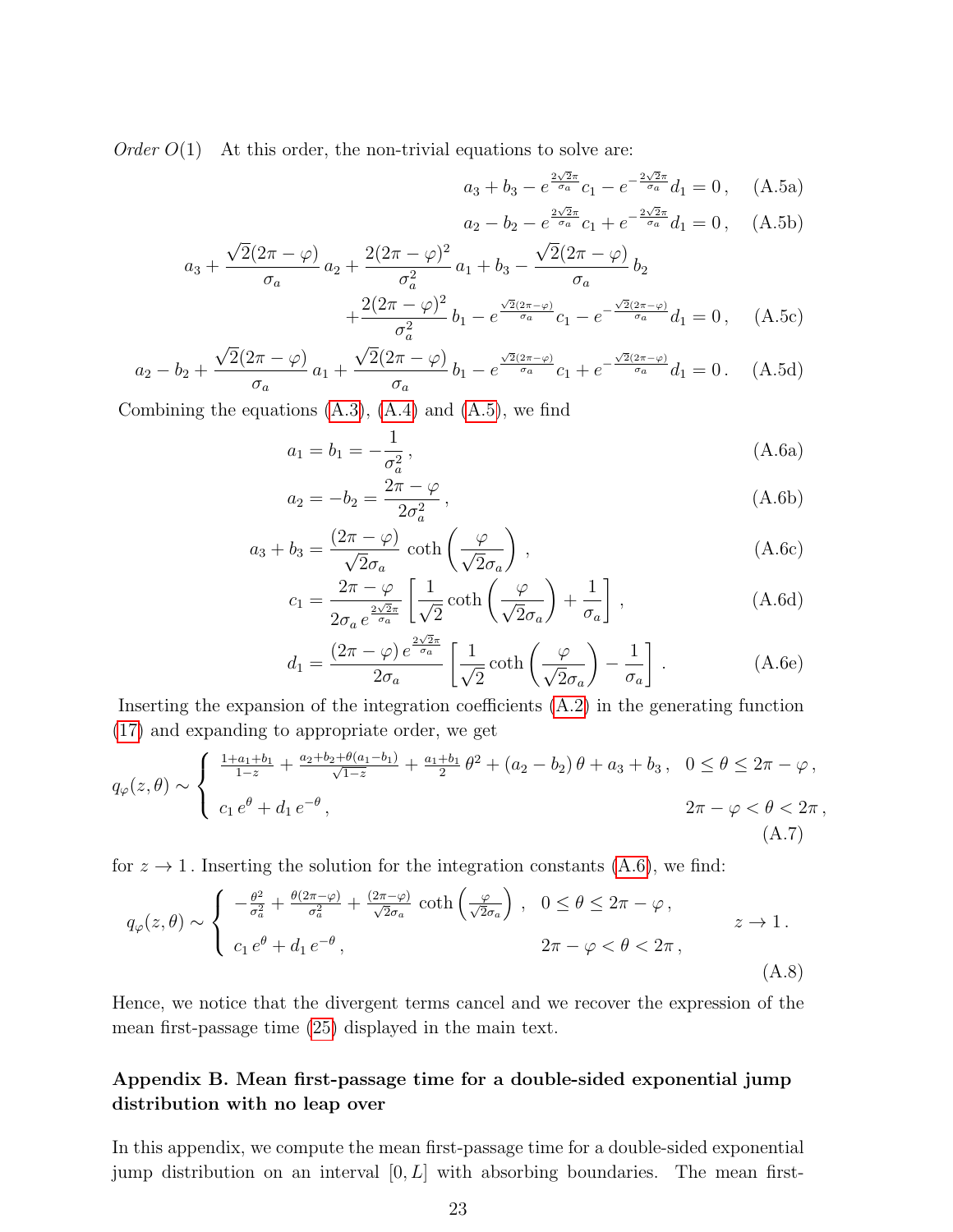passage time  $\langle T_L(x)\rangle$ <sub>no leap over</sub>, given the initial position of the random walk x, satisfies the following recursive relation

<span id="page-23-1"></span>
$$
\langle T_L(x) \rangle_{\text{no leap over}} = 1 + \int_0^L dy f(y - x) \langle T_L(y) \rangle_{\text{no leap over}}, \tag{B.1}
$$

where  $f(\eta)$  is the double-sided exponential jump distribution [\(9\)](#page-4-0). Taking twice a position derivative of [\(B.1\)](#page-23-1) and using that  $\sigma^2/2f''(\eta) = f(\eta) - \delta(\eta)$ , we get

$$
\frac{\sigma^2}{2} \partial_{xx} \langle T_L(x) \rangle_{\text{no leap over}} = \langle T_L(x) \rangle_{\text{no leap over}} - 1 - \Theta(x)\Theta(L-x) \langle T_L(x) \rangle_{\text{no leap over}}.
$$
\n(B.2)

This equation can be solved on the three intervals  $]-\infty,0[$ ,  $[0,L]$  and  $]L,\infty[$ . The general solution is

$$
\langle T_L(x) \rangle_{\text{no leap over}} = \begin{cases} A(L) e^{\frac{\sqrt{2}x}{\sigma}} + B(L) e^{-\frac{\sqrt{2}x}{\sigma}}, & x < 0, \\ -\frac{x^2}{\sigma^2} + \frac{C(L)x}{\sqrt{2}\sigma} + D(L), & 0 \le x \le L, \\ E(L) e^{\frac{\sqrt{2}x}{\sigma}} + F(L) e^{-\frac{\sqrt{2}x}{\sigma}}, & x > L. \end{cases}
$$
(B.3)

By requiring that the solution vanishes at  $x \to \pm \infty$ , we find  $B(L) = 0$  and  $E(L) = 0$ . By further requiring the continuity of the solution and its derivative at  $x = 0$  and  $x = L$ , we find

$$
A(L) = \frac{L}{\sqrt{2}\sigma}, \quad C(L) = \frac{\sqrt{2}L}{\sigma}, \quad D(L) = \frac{L}{\sqrt{2}\sigma}, \quad F(L) = \frac{Le^{\frac{\sqrt{2}L}{\sigma}}}{\sqrt{2}\sigma}, \quad (B.4)
$$

which recovers the expression [\(27\)](#page-7-1) in the main text.

# <span id="page-23-0"></span>Appendix C. Asymptotic behavior of the decay rate  $\alpha(\ell, L)$  of the survival probability for  $L \to 0$  and  $L \to \infty$

In this appendix, we derive the asymptotic behavior of the decay rate  $\alpha(\ell, L)$ , satisfying the transcendental equation [\(30\)](#page-8-1), in the limit of  $L \to 0$  and  $L \to \infty$ .

### Appendix C.1. Limit  $L \rightarrow 0$

In this limit, we expect the decay rate to diverge as the traps become infinitely close to each others. The transcendental equation  $(30)$  can be expanded to first order in  $L$ , which gives the equation

$$
(e^{\alpha(\ell,L)} - 2)\sinh\left(\frac{\sqrt{2}\ell}{\sigma}\right)\frac{\sqrt{2}L}{\sigma} + 2\left[1 - \cosh\left(\frac{\sqrt{2}\ell}{\sigma}\right)\right] = 0, \qquad L \to 0. \tag{C.1}
$$

Solving it for  $\alpha(\ell, L)$  and taking the limit  $L \to 0$  gives

$$
\alpha(\ell, L) \sim \ln\left(\frac{1}{L}\right) , \qquad L \to 0 , \tag{C.2}
$$

which recovers expression [\(37\)](#page-11-5) in the main text.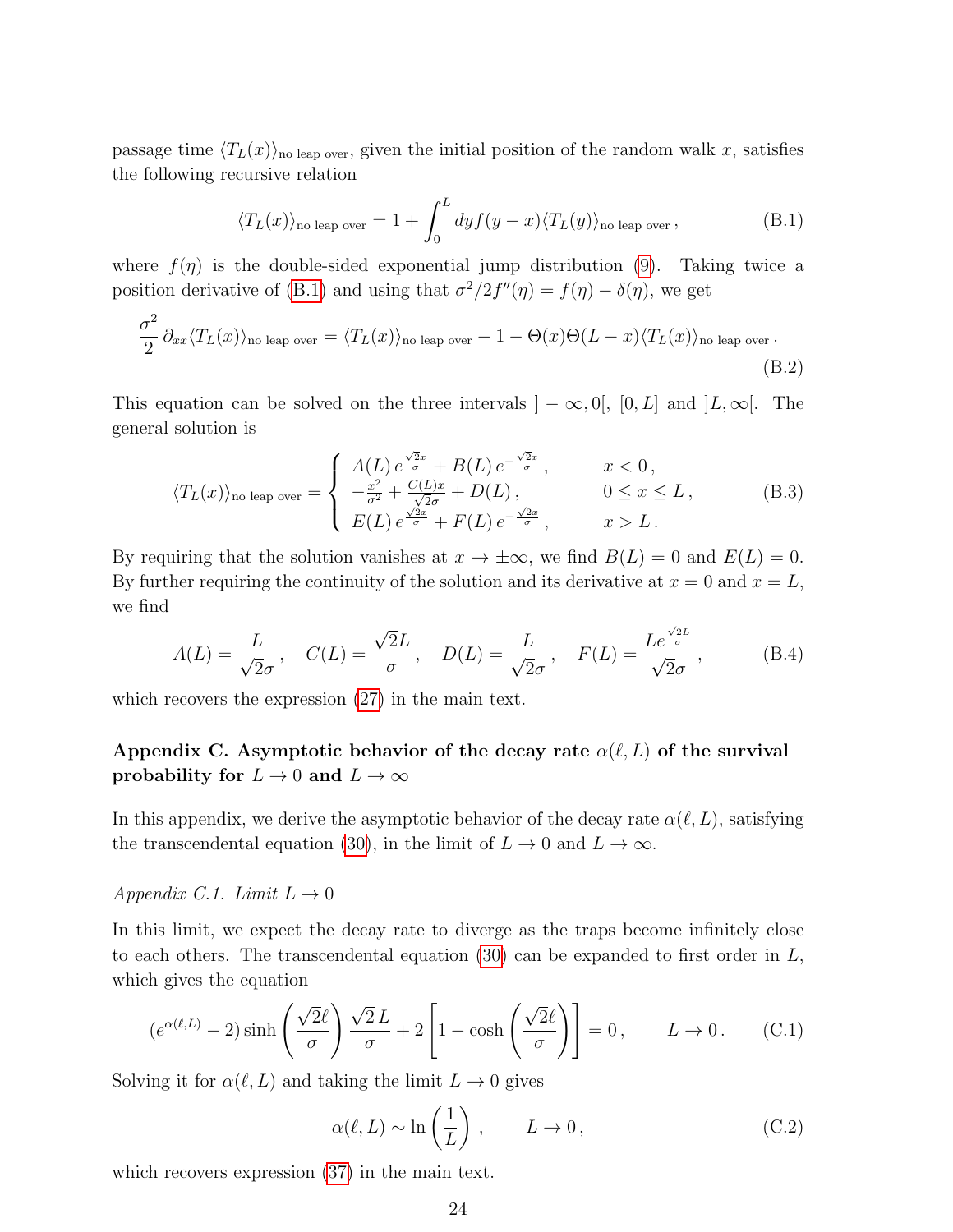Appendix C.2. Limit  $L \to \infty$ 

In the limit  $L \to \infty$ , we expect the decay rate to vanish as the distance between the traps tends to infinity. If we look for an expansion  $\alpha(\ell, L) \sim \frac{b_1(\ell)}{L^2}$  $\frac{1}{L^2}$  for  $L \to \infty$ , we obtain from the transcendental equation that  $b_1(\ell) = \pi^2 \sigma^2/2$ , which gives

$$
\alpha(\ell, L) \sim \frac{\pi^2 \sigma^2}{2L^2}, \qquad L \to \infty, \tag{C.3}
$$

which recovers expression [\(38\)](#page-11-1) in the main text.

# <span id="page-24-0"></span>Appendix D. Laplace transform of the survival probability and the mean first-passage time for CTRWs

In this appendix, we derive the exact Laplace transform of the survival probability and the mean first-passage time in the CTRW framework.

### Appendix D.1. Survival probability

The survival probability  $S_{\varphi}(t|\theta)$  satisfies the following recurrence relation

<span id="page-24-1"></span>
$$
S_{\varphi}(t | \theta) = \int_0^t dt' \,\psi(t') \int_0^{2\pi - \varphi} d\theta' F(\theta' - \theta) S_{\varphi}(t - t' | \theta'), \tag{D.1}
$$

where  $\psi(t)$  is the waiting time distribution [\(39\)](#page-11-4) and  $F(\theta)$  is the periodised jump distribution [\(10\)](#page-4-4). Note that [\(D.1\)](#page-24-1) boils down to [\(7\)](#page-3-2) for  $\psi(t) = \delta(t-1)$ . In the Laplace domain, it reads

<span id="page-24-2"></span>
$$
\tilde{S}_{\varphi}(s \mid \theta) = \frac{1 - \tilde{\psi}(s)}{s} + \tilde{\psi}(s) \int_0^{2\pi - \varphi} d\theta' F(\theta' - \theta) \tilde{S}_{\varphi}(s \mid \theta'). \tag{D.2}
$$

By applying the same method as in the discrete-time random walk, we find that it follows the differential equation

$$
\frac{\sigma_a^2}{2} \partial_{\theta\theta} \tilde{S}_{\varphi}(s \mid \theta) = \tilde{S}_{\varphi}(s \mid \theta) - \frac{1 - \tilde{\psi}(s)}{s} - \tilde{\psi}(s) \tilde{S}_{\varphi}(s \mid \theta) \Theta(2\pi - \varphi - \theta). \tag{D.3}
$$

We solve the differential equation [\(D.3\)](#page-24-2) on the two intervals  $[0, 2\pi - \varphi]$  and  $[2\pi - \varphi, 2\pi]$ . The general solution is

$$
\tilde{S}_{\varphi}(s \mid \theta) - \frac{1}{s} = \begin{cases}\nA(s, \varphi) e^{\frac{\sqrt{2}\sqrt{1 - \tilde{\psi}(s)\theta}}{\sigma_a}} + B(s, \varphi) e^{-\frac{\sqrt{2}\sqrt{1 - \tilde{\psi}(s)\theta}}{\sigma_a}}, & 0 \le \theta \le 2\pi - \varphi, \\
C(s, \varphi) e^{\frac{\sqrt{2}\theta}{\sigma_a}} + D(s, \varphi) e^{-\frac{\sqrt{2}\theta}{\sigma_a}} - \frac{\tilde{\psi}(s)}{s}, & 2\pi - \varphi < \theta < 2\pi.\n\end{cases} (D.4)
$$

To fix the integration constants  $A(s, \varphi)$ ,  $B(s, \varphi)$ ,  $C(s, \varphi)$ ,  $D(s, \varphi)$ , we impose the periodic boundary conditions of the solution and its derivative and we match the solution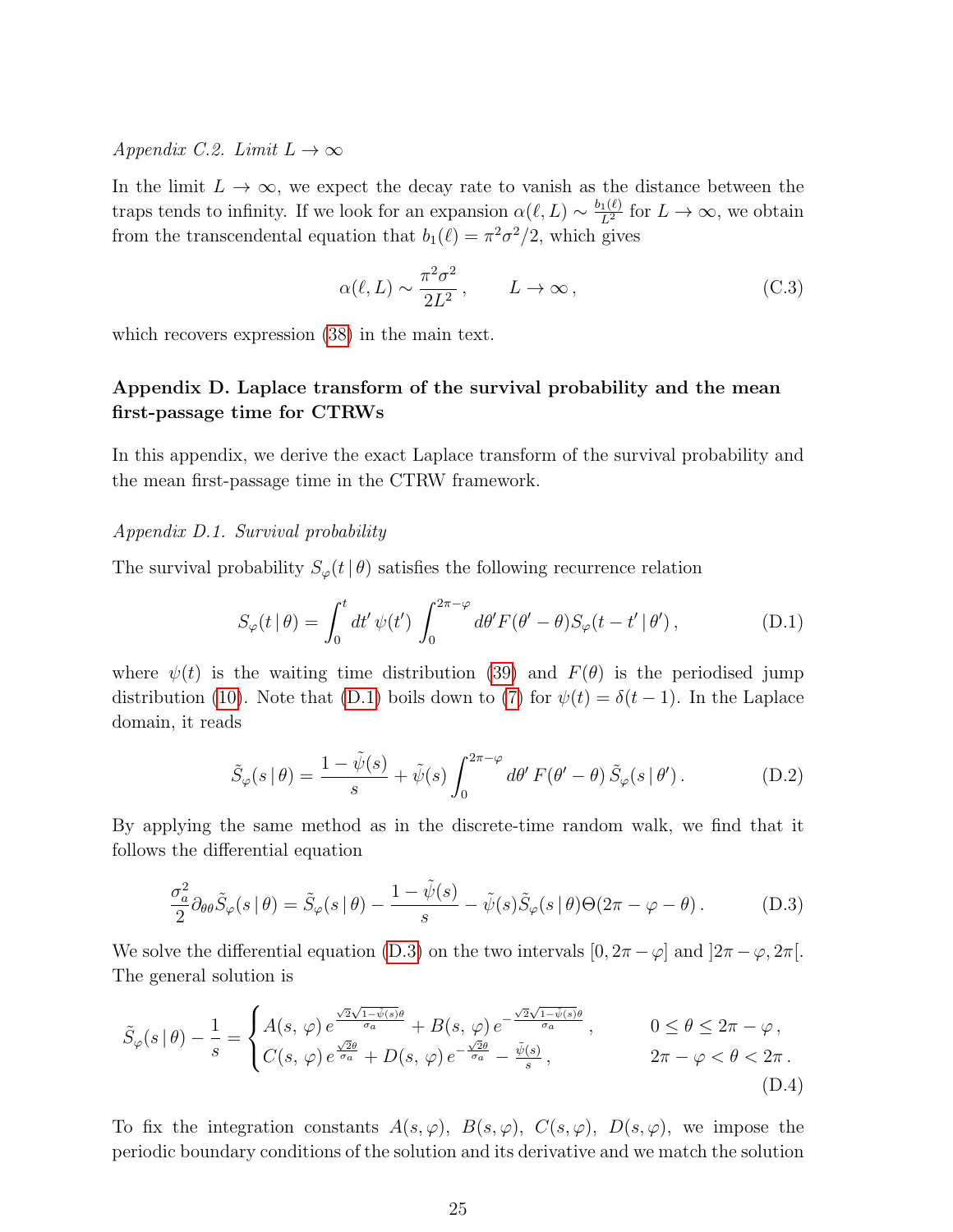and its derivative at  $\theta = 2\pi - \varphi$ . This gives the following linear system

$$
\Omega(s,\varphi) \begin{pmatrix} A(s,\varphi) \\ B(s,\varphi) \\ C(s,\varphi) \\ D(s,\varphi) \end{pmatrix} = \begin{pmatrix} -\frac{\tilde{\psi}(s)}{s} \\ 0 \\ -\frac{\tilde{\psi}(s)}{s} \\ 0 \end{pmatrix}, \tag{D.5}
$$

√

√

.

where the matrix  $\Omega(s, \varphi)$  is given by

$$
\Omega(s,\varphi) = \begin{pmatrix}\n1 & -e^{\frac{2\sqrt{2}\pi}{\sigma_a}} & -e^{-\frac{2\sqrt{2}\pi}{\sigma_a}} \\
\frac{\sqrt{1-\tilde{\psi}(s)}}{e^{\frac{\sqrt{2}\sqrt{1-\tilde{z}(2\pi-\varphi)}}{\sigma_a}}} & e^{-\frac{\sqrt{2}\sqrt{1-\tilde{z}(2\pi-\varphi)}}{\sigma_a}} & -e^{\frac{2\sqrt{2}\pi}{\sigma_a}} & e^{-\frac{2\sqrt{2}\pi}{\sigma_a}} \\
\sqrt{1-\tilde{\psi}(s)}e^{\frac{\sqrt{2}\sqrt{1-\tilde{\psi}(s)}(2\pi-\varphi)}}{e^{-\frac{\sqrt{2}\sqrt{1-\tilde{\psi}(2\pi-\varphi)}}{\sigma_a}}} & -\sqrt{1-z}e^{\frac{-\sqrt{2}(2\pi-\varphi)}{\sigma_a}} & -e^{\frac{\sqrt{2}(2\pi-\varphi)}{\sigma_a}} & e^{-\frac{\sqrt{2}(2\pi-\varphi)}{\sigma_a}}\n\end{pmatrix}
$$
\n(D.6)

The exact solution is too long to be displayed and the relevant information is given in the main text by means of asymptotic estimates.

### Appendix D.2. Mean first-passage time

The mean first-passage time follows the recursive relation

$$
\langle T_{\varphi}(\theta) \rangle_{\text{CTRW}} = \langle \tau \rangle + \int_0^{2\pi - \varphi} d\theta' \, F(\theta' - \theta) \, \langle T_{\varphi}(\theta') \rangle_{\text{CTRW}} \,, \tag{D.7}
$$

where  $\langle \tau \rangle := \int_0^\infty dt \, t \, \psi(t)$  is the mean waiting time. By applying the same method as in the discrete-time random walk, we find that it follows the differential equation

$$
\frac{\sigma_a^2}{2} \partial_{\theta\theta} \langle T_{\varphi}(\theta) \rangle_{\text{CTRW}} = \langle T_{\varphi}(\theta) \rangle_{\text{CTRW}} - \langle \tau \rangle - \Theta(2\pi - \varphi - \theta) \langle T_{\varphi}(\theta) \rangle_{\text{CTRW}}, \quad 0 \le \theta < 2\pi,
$$
\n(D.8)

whose solution is given in  $(50)$ .

### <span id="page-25-0"></span>Appendix E. Direct derivation of diffusive results from the discrete results

In this appendix, we derive the diffusive results on the survival probability and the mean first-passage time from the discrete results.

### Appendix E.1. Mean first-passage time

We start from [\(25\)](#page-7-3) and multiply by the time step  $\tau$  of the diffusive limit:

$$
\langle T_{\beta}(\theta) \rangle = \tau + \frac{\tau x_0 (L - x_0)}{\sigma^2} + \frac{\tau L}{\sqrt{2}\sigma} \coth\left(\frac{\ell}{\sqrt{2}\sigma}\right). \tag{E.1}
$$

In the diffusive limit  $\ell \to 0$ , using the asymptotic approximation coth $(x) \sim \frac{1}{x}$  when  $x \to 0$ , we directly obtain the diffusive result [\(72\)](#page-18-1).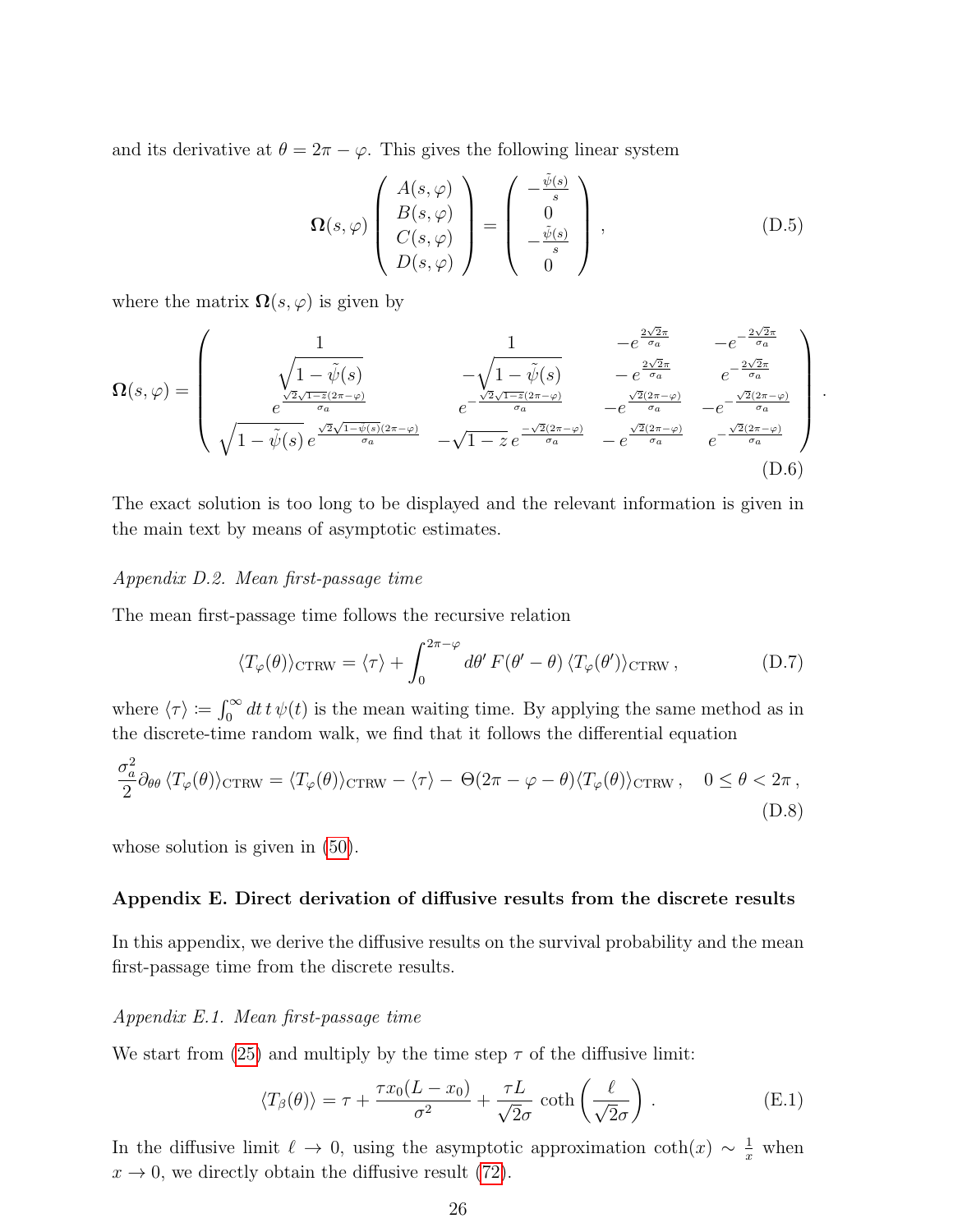### Appendix E.2. Decay rate

We start from [\(30\)](#page-8-1), set  $\alpha(\ell, L) = \alpha(\beta, L) \tau$  and take the diffusive limit  $\ell \to 0, \tau \to 0$ ,  $\sigma \to 0$ , while fixing  $\ell/\tau$  and  $\sigma^2/\tau$ , which gives:

$$
-\frac{\sqrt{2}\ell}{\sigma}\sin\left(\frac{\sqrt{2}L\sqrt{\alpha(\beta,L)\tau}}{\sigma}\right) + 2\sqrt{\alpha(\beta,L)\tau}\left[1 - \cos\left(\frac{\sqrt{2}L\sqrt{\alpha(\beta,L)\tau}}{\sigma}\right)\right] = 0.
$$
\n(E.2)

Identifying  $\beta = \ell/\tau$  and  $D = \sigma^2/2\tau$  gives

$$
-\frac{\beta}{2\sqrt{\alpha(\beta,L)D}}\sin\left(L\sqrt{\frac{\alpha(\beta,L)}{D}}\right) + 1 - \cos\left(L\sqrt{\frac{\alpha(\beta,L)}{D}}\right) = 0.
$$
 (E.3)

Finally, using the trigonometric identities  $sin(2a) = 2 sin(a) cos(a)$  and  $cos(2a) =$  $1 - 2\sin^2(a)$ , we recover [\(67\)](#page-17-0).

### References

- <span id="page-26-0"></span>[1] Lifshitz I M 1963 Sov. Phys. JETP 17 1159
- [2] Lifshitz I M 1965 Sov. Phys. Usp. 7 549
- [3] Lifshitz I M, Gredescul S A and Pastur L A 1988 An Introduction to the Theory of Disordered Systems (New York: Wiley)
- [4] Balagurov B Ya and Vaks V G 1974 Sov. Phys. JETP 38 968
- [5] Donsker M, Varadhan S R S 1975 Commun. Pure Appl. Math. 28 525
- <span id="page-26-6"></span>[6] Donsker M, Varadhan S R S 1979 Commun. Pure Appl. Math. 32 721
- <span id="page-26-1"></span>[7] Rosenstock H B 1970 J. Math. Phys. 11 487
- <span id="page-26-2"></span>[8] Oshanin G, Benichou O, Coppey M and Moreau M 2002 Phys. Rev. E 66 060101
- <span id="page-26-3"></span>[9] Smoluchowski M V 1916 Phys. Z. 17 557
- [10] Chandrasekhar S 1943 Rev. Mod. Phys. 15 1
- [11] Rice S A 1985 Diffusion-Limited Reactions (Amsterdam: Elsevier)
- [12] Benson S W 1960 The Foundations of Chemical Kinetics (New York: McGraw-Hill)
- [13] Montroll E W, Weiss G H 1965 J. Math. Phys. 6 167
- <span id="page-26-4"></span>[14] Krapivsky P L, Redner S, Ben-Naim E 2010 A Kinetic View of Statistical Physics (Cambridge: Cambridge University Press)
- <span id="page-26-5"></span>[15] Le Doussal P 2009 J. Stat. Mech. 2009 07032
- [16] Texier C and Hagendorf C 2009 Europhys. Lett. 86 37011
- [17] Grabsch A, Texier C and Tourigny Y 2014 J. Stat. Phys.  $155\,237$
- [18] Bramson M and Lebowitz J L 1988 Phys. Rev. Lett. 61 2397
- [19] Bray A J and Blythe R A 2002 Phys. Rev. Lett. 89 150601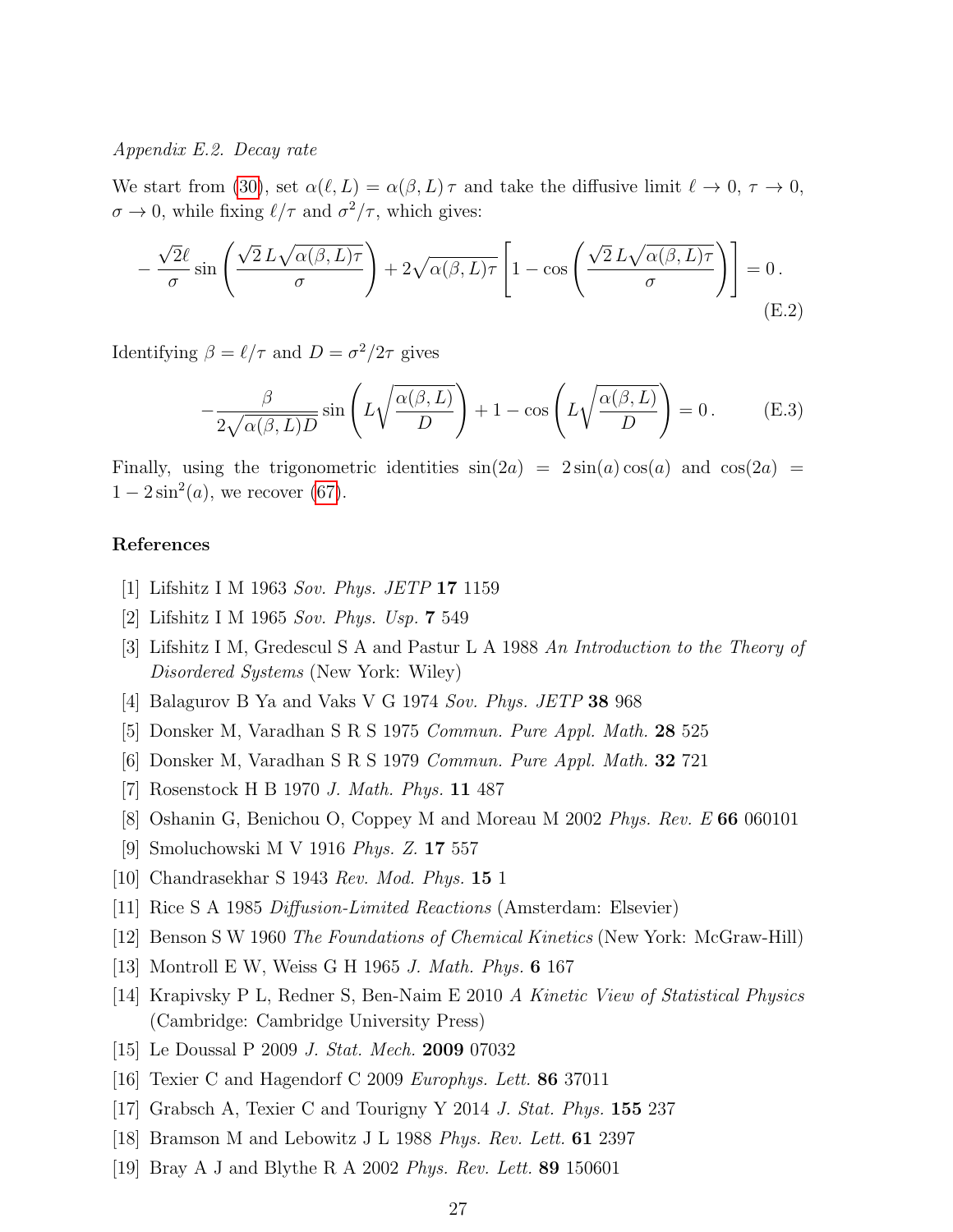- [20] Blythe R A and Bray A J 2002 J. Phys. A: Math. Gen. 35 10503
- [21] Blythe R A and Bray A J 2003 Phys. Rev. E 67 041101
- [22] Majumdar S N and Bray A J 2003 Phys. Rev. E 68 045101
- [23] Yuste S B, Oshanin G, Lindenberg K, Benichou O and Klafter J 2008 Phys. Rev. E 78 021105
- [24] Bray A J, Majumdar S N and Blythe R A 2003 Phys. Rev. E 67 060102
- <span id="page-27-0"></span>[25] Krapivsky P L, Luck J M and Mallick K 2014 J. Stat. Phys. 154 1430
- <span id="page-27-1"></span>[26] Giuggioli L, Abramson G, Kenkre V M, Suzan G, Marce E and Yates T L 2005 Bull. Math. Biol. 67 1135
- [27] Randon-Furling J, Majumdar S N and Comtet A 2009 Phys. Rev. Lett. 103 140602
- [28] Majumdar S N, Comtet A and Randon-Furling J 2010 J. Stat. Phys. 138 955
- [29] Murphy D D and Noon B R 1992 *Ecol. Appl.* 2 3
- <span id="page-27-2"></span>[30] Boyle S A, Lourenco W C, Da Silva L R and Smith A T 2009 Folia Primatol. 80 33
- <span id="page-27-3"></span>[31] Shlesinger M F 2006 Nature 443 281
- <span id="page-27-4"></span>[32] Klafter J and Blumen A 1985 J. Lumin. 34 77
- <span id="page-27-5"></span>[33] Masoliver J, Montero M and Perello J 2005 Phys. Rev. E 71 056130
- <span id="page-27-6"></span>[34] Montero M and Masoliver J 2007 Eur Phys J B 57 181
- <span id="page-27-7"></span>[35] Scalas E, Gorenflo R and Mainardi F 2000 Physica A 284 376
- [36] Mainardi F, Roberto M, Gorenflo R and Scalas E 2000 Physica A 287 468
- [37] Masoliver J, Montero M and Weiss G H 2003 Phys. Rev. E 67 021112
- <span id="page-27-8"></span>[38] Scalas E 2006 Physica A 362 225
- <span id="page-27-9"></span>[39] Havlin S and Ben-Avraham D 1987 Adv. Phys. 36 695
- <span id="page-27-10"></span>[40] Blumen A, Zumofen G and Klafter J 1984 *Phys. Rev. B* 30 5379
- <span id="page-27-11"></span>[41] Rupprecht J F, Bénichou O, Grebenkov D S and Voituriez R 2015 J. Stat. Phys. 158 192
- [42] Voituriez R and Bénichou O 2014 First-Passage Statistics for Random Walks in Bounded Domains First-Passage Phenomena and Their Applications ed R Metzler, G Oshanin and S Redner (Singapore: World Scientific Publisher) p 145
- [43] Schuss Z, Singer A, Holcman D and Eisenberg R S 2006 J. Stat. Phys. 122 437
- [44] Schuss Z, Singer A and Holcman D 2006 J. Stat. Phys. 122 465
- [45] Schuss Z, Singer A and Holcman D 2006 J. Stat. Phys. 122 491
- [46] Schuss Z, Singer A and Holcman D 2007 Proc. Nat. Ac. Sci. 104 16098
- <span id="page-27-12"></span>[47] Redner S 2001 A Guide to First-Passage Processes (New York: Cambridge University Press)
- <span id="page-27-13"></span>[48] Feller W 1968 An Introduction to Probability Theory and Its Applications (New York: Wiley)